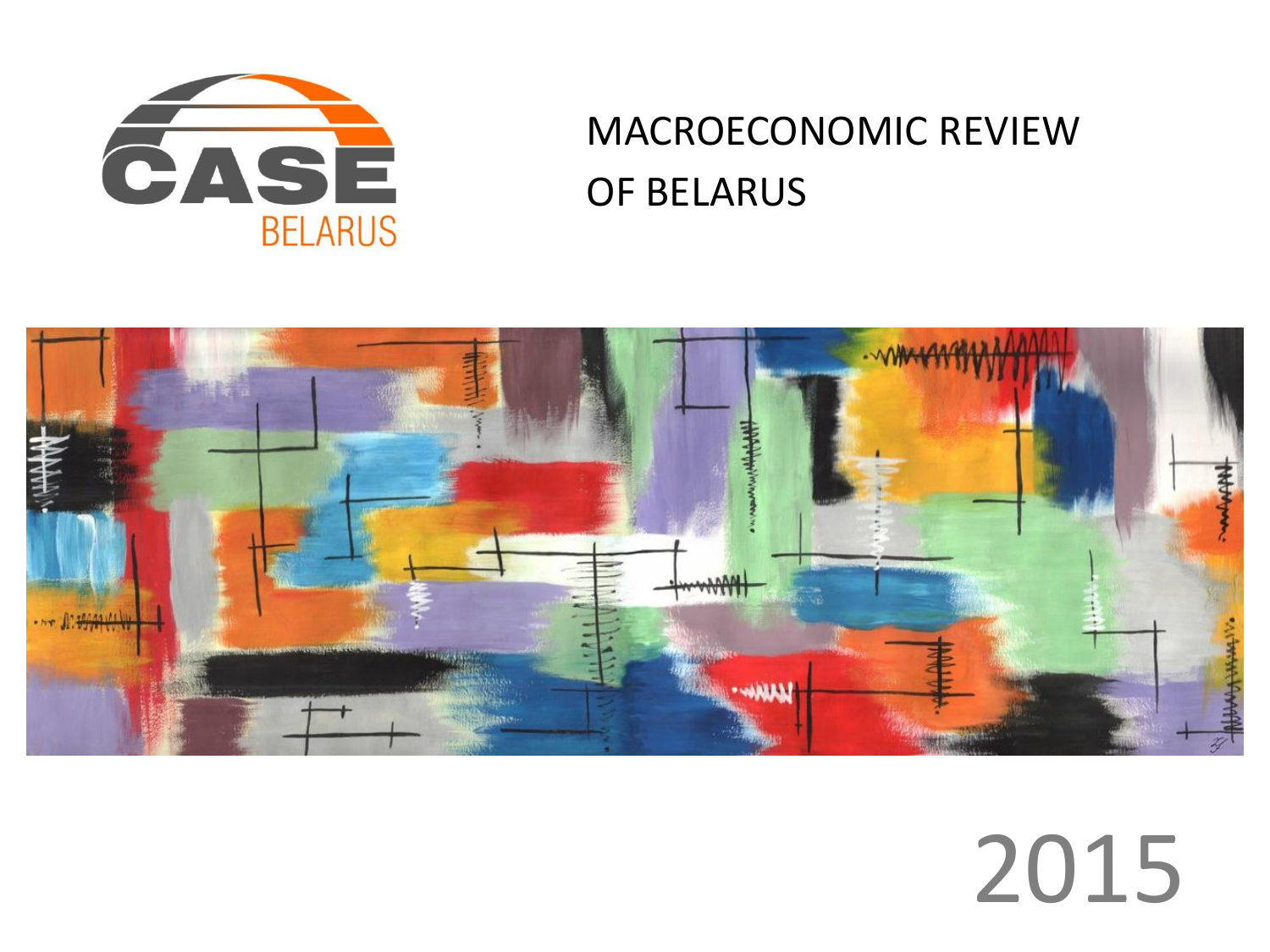

### **CONTENTS**

| Abbreviations                                           | 3  |
|---------------------------------------------------------|----|
| <b>I. REAL SECTOR</b>                                   |    |
| 1.1. Economic growth                                    | 4  |
| 1.2. Labor market                                       | 5  |
| 1.3. Wages and consumer demand                          | 8  |
| 1.4. Investments                                        | 9  |
| 1.5. Inflation                                          | 10 |
| <b>II. FISCAL SECTOR</b>                                |    |
| 2.1. Government Budget                                  | 11 |
| <b>III. MONETARY SECTOR</b>                             |    |
| 3.1. Monetary base                                      | 13 |
| 3.2. Multiplier and money velocity                      | 14 |
| 3.3. Monetary supply                                    | 15 |
| 3.4. The resource base of commercial banks              | 16 |
| 3.5. Financial depth of the economy                     | 17 |
| 3.6. Borrowing in the economy                           | 18 |
| 3.7. Foreign exchange market                            | 19 |
| <b>IV. EXTERNAL SECTOR</b>                              |    |
| 4.1. Balance of payments                                | 20 |
| 4.2. Foreign trade                                      | 21 |
| 4.3. External conditions and diversification of exports | 22 |
| 4.4. External debt                                      | 23 |
| 4.5. Creditworthiness                                   | 24 |
| 4.6. Real exchange rate and price competitiveness       | 25 |
| 4.7. Foreign-exchange reserves                          | 26 |
| 4.8. Balance of economic sectors                        | 27 |
| Tab. Dynamics of key macroeconomic indicators           | 28 |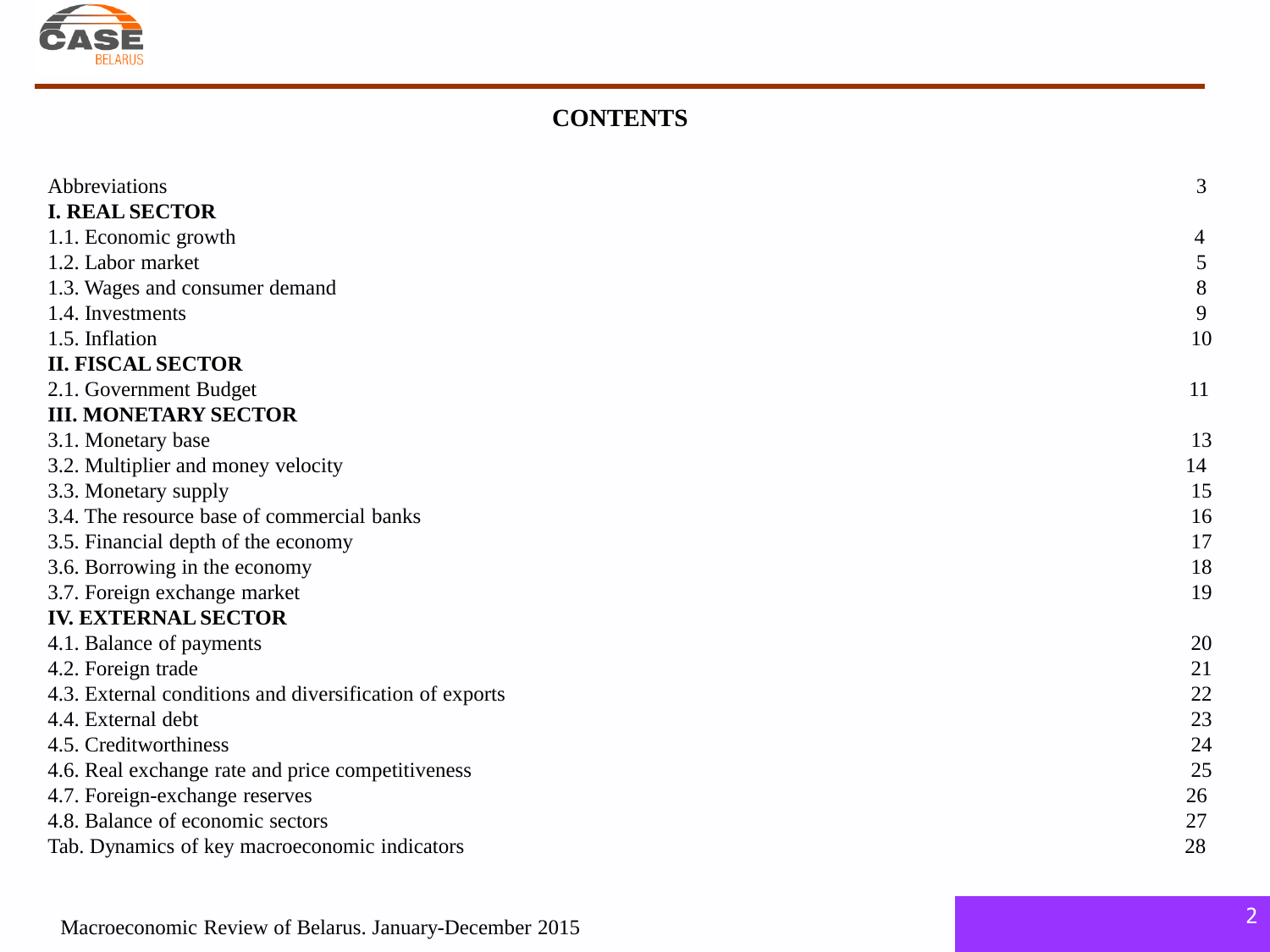

### **Abbreviations:**

**annualized –** in annual terms **BoP –** Beginning of the Period **CT –** Cumulative Total **cp** – in comparable prices **EoP –** End of the Period **M/M –** Month over comparable Month of previous year **MoM –** Month on previous Month **Q/Q –** Quarter over comparable Quarter of previous year **QoQ –** Quarter on previous Quarter **s.a. –** seasonally adjusted **rp –** in real (constant) prices **YoY –** Year on previous Year **2015F –** Forecast

### **Acronyms:**

- **CB –** Commercial banks
- **CPI –** Consumer price index
- **FCE –** Final consumption expenditure
- **GDP –** Gross domestic product
- **GED –** Gross external debt
- **GovED –** General government debt
- **IRA –** International reserve assets
- **NED –** Net external debt
- **NFA –** Net foreign assets
- **NULC –** Nominal unit labour cost
- **PPI** Producer price index
- **RULC –** Real unit labour costs
- **SDEO –** Stock of debt and equity outstanding
- **ULC –** Unit labour costs
- **VA –**Value added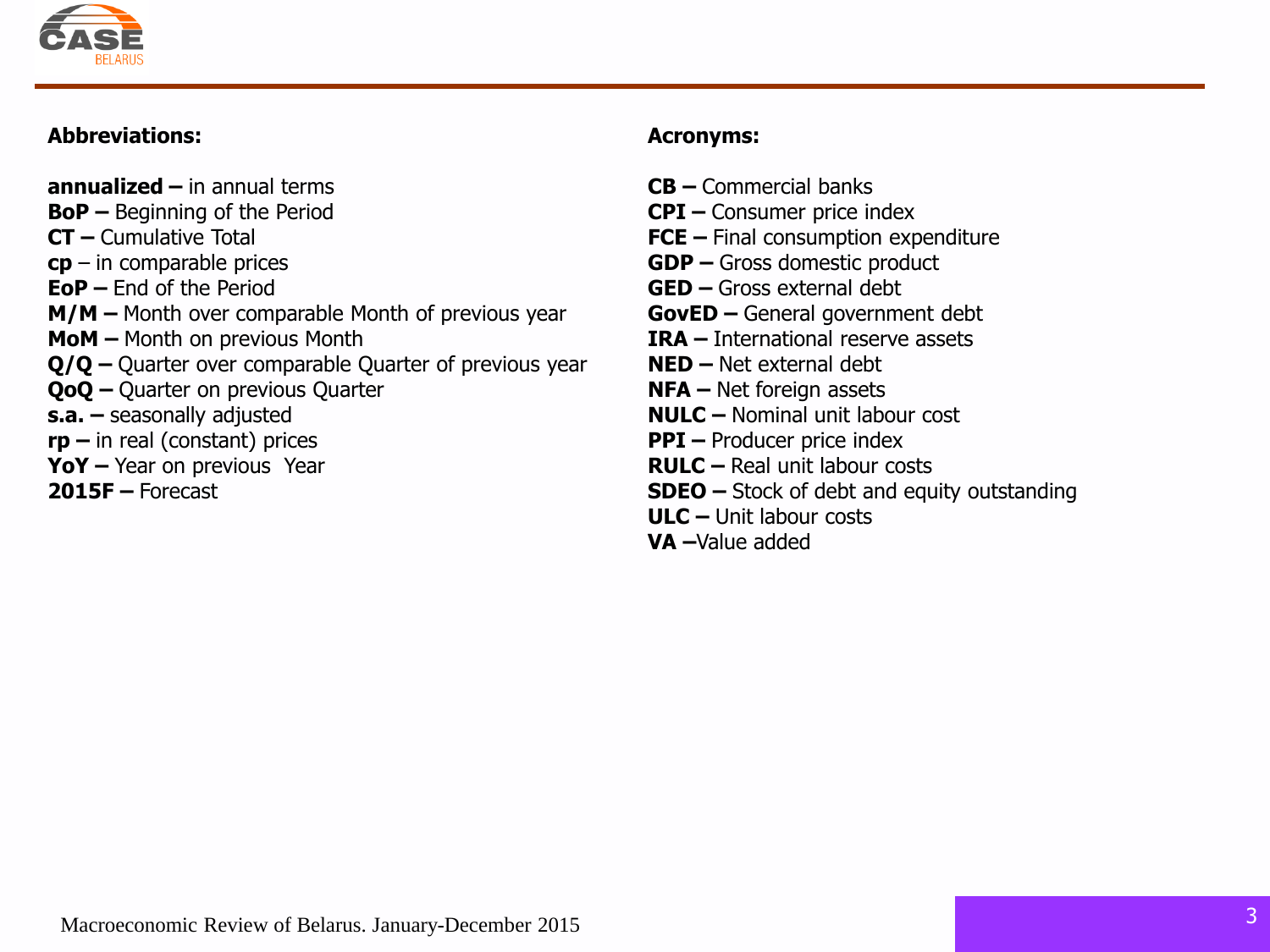

### **1.1 Economic growth**



**Fig. 1.1 – The structure of GDP by components of the demand Fig. 1.2 – Decomposition of GDP growth (demand side)**







**Fig. 1.3 – Trend and cycle of real GDP Fig. 1.4 – Industrial output and product stocks**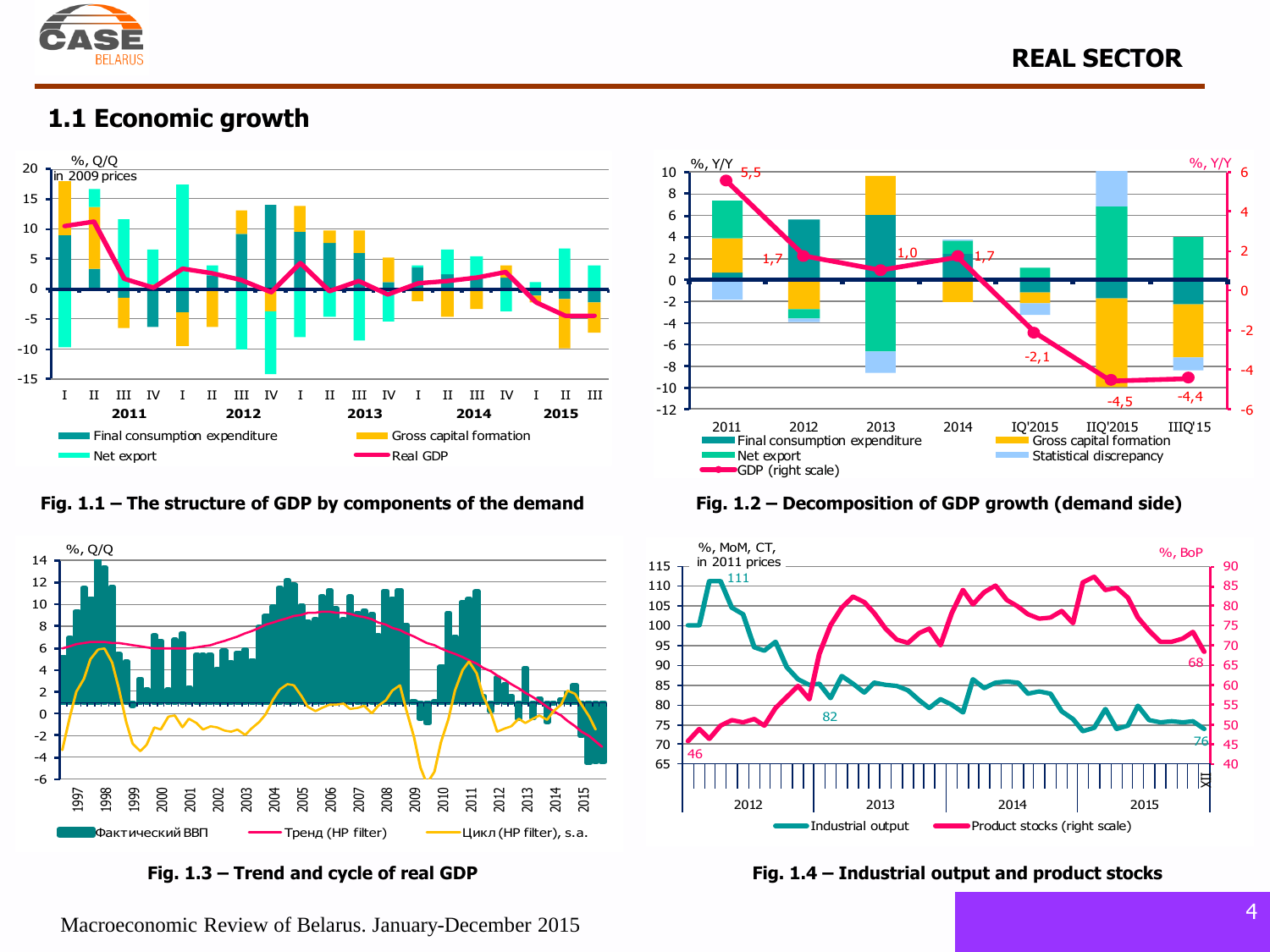

### **1.2 Labor market**







**Fig. 1.5 – Labour force and dependency ratio Fig. 1.6 – Number of employed in the economy**





Macroeconomic Review of Belarus. January-December 2015

99

≥l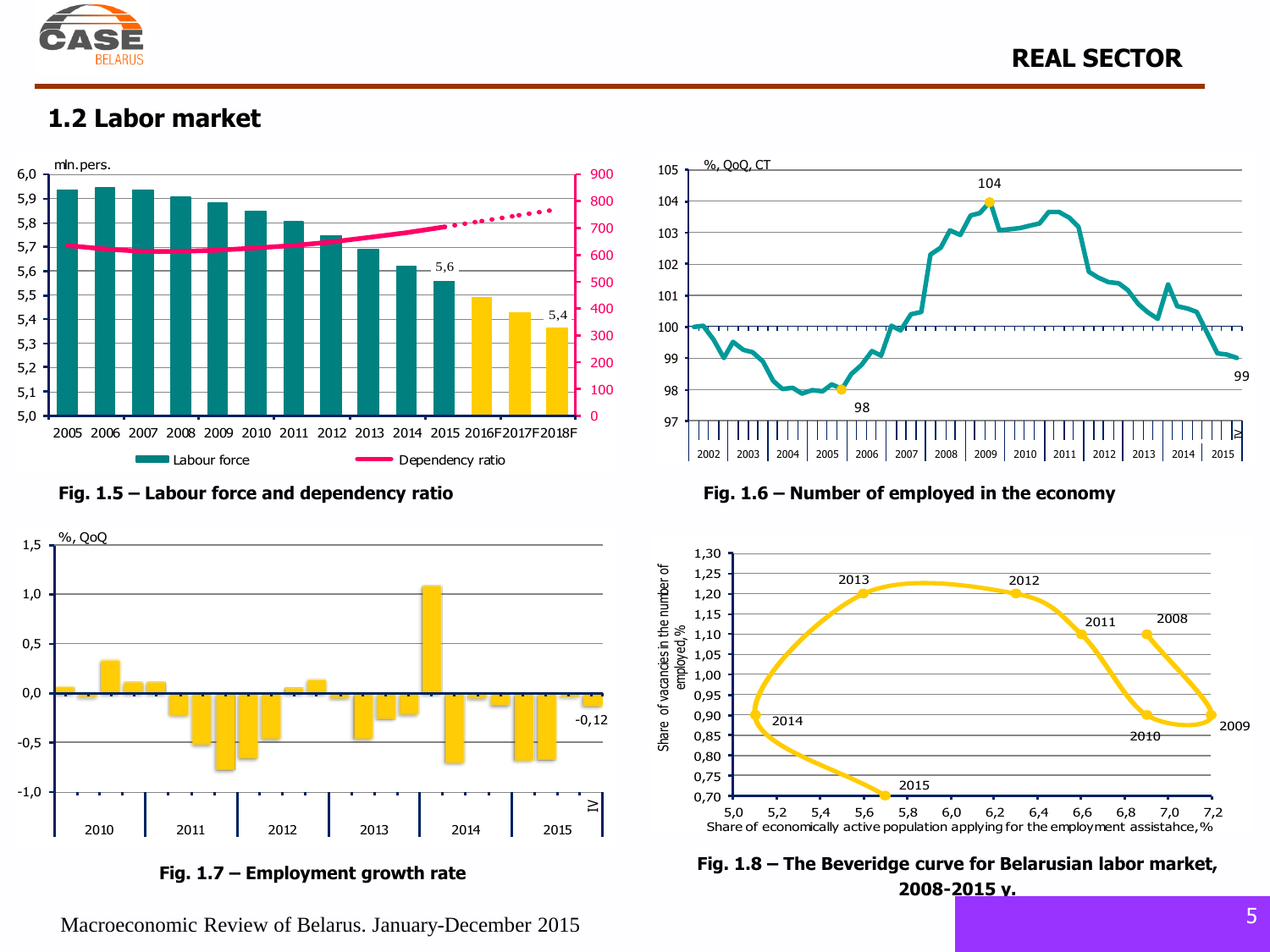

### **REAL SECTOR**

### **1.2 Labor market II**







**Fig. 1.9 – Dynamics of employed in new jobs Fig. 1.10 – The ratio of hired and dismissed workers**



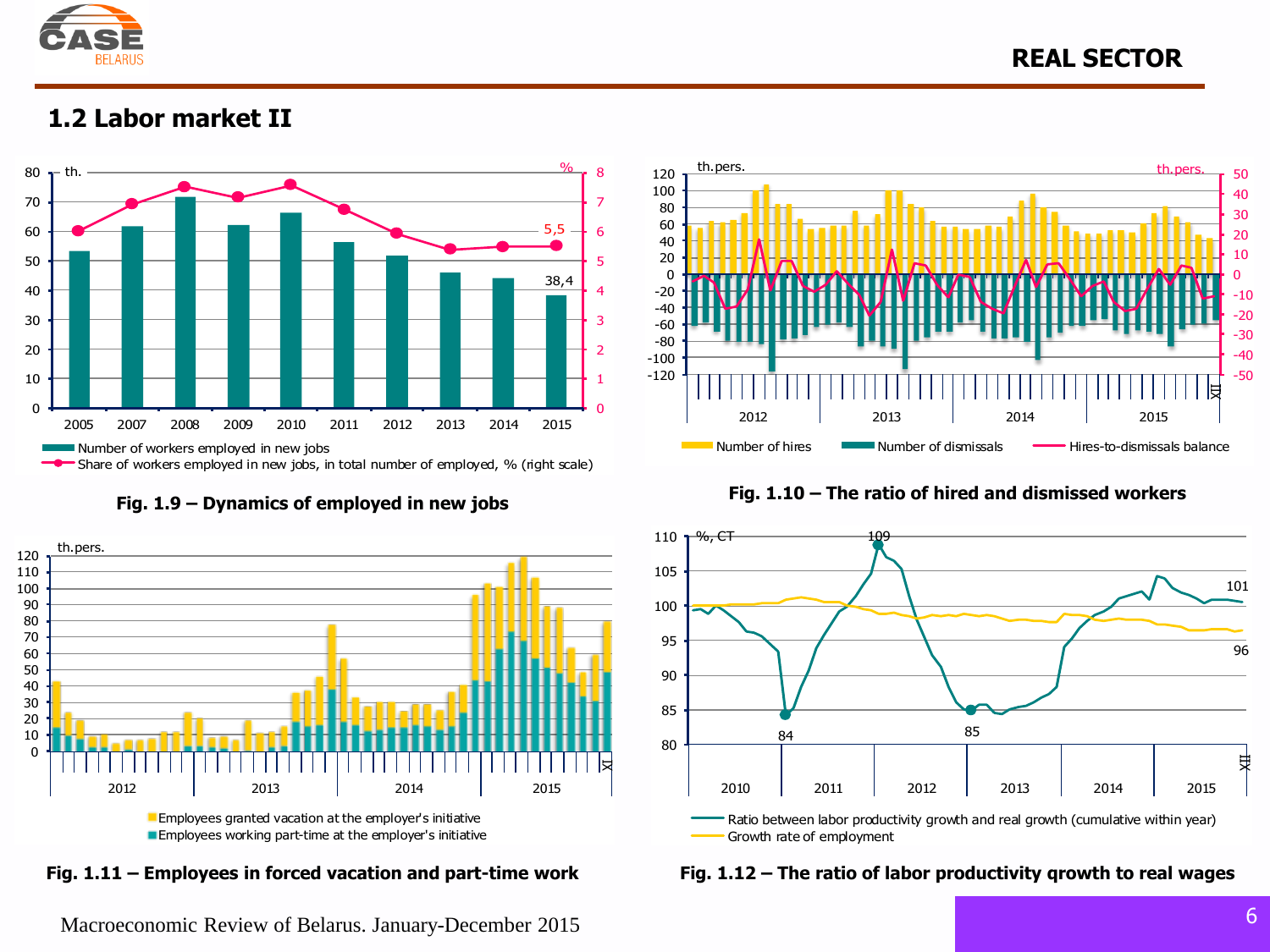

### **1.2 Labor market III**





### **Fig. 1.15 – Dynamics and trend of RULC (ratio of real labour compensation (by CPI) to real GDP) Fig. 1.16 – Labor productivity**

Macroeconomic Review of Belarus. January-December 2015



**Fig. 1.13 – Change of ULC by value added and CPI Fig. 1.14 - Dynamics (left scale) and change (right scale) in RULC by GDP and VA (real wages by CPI)**

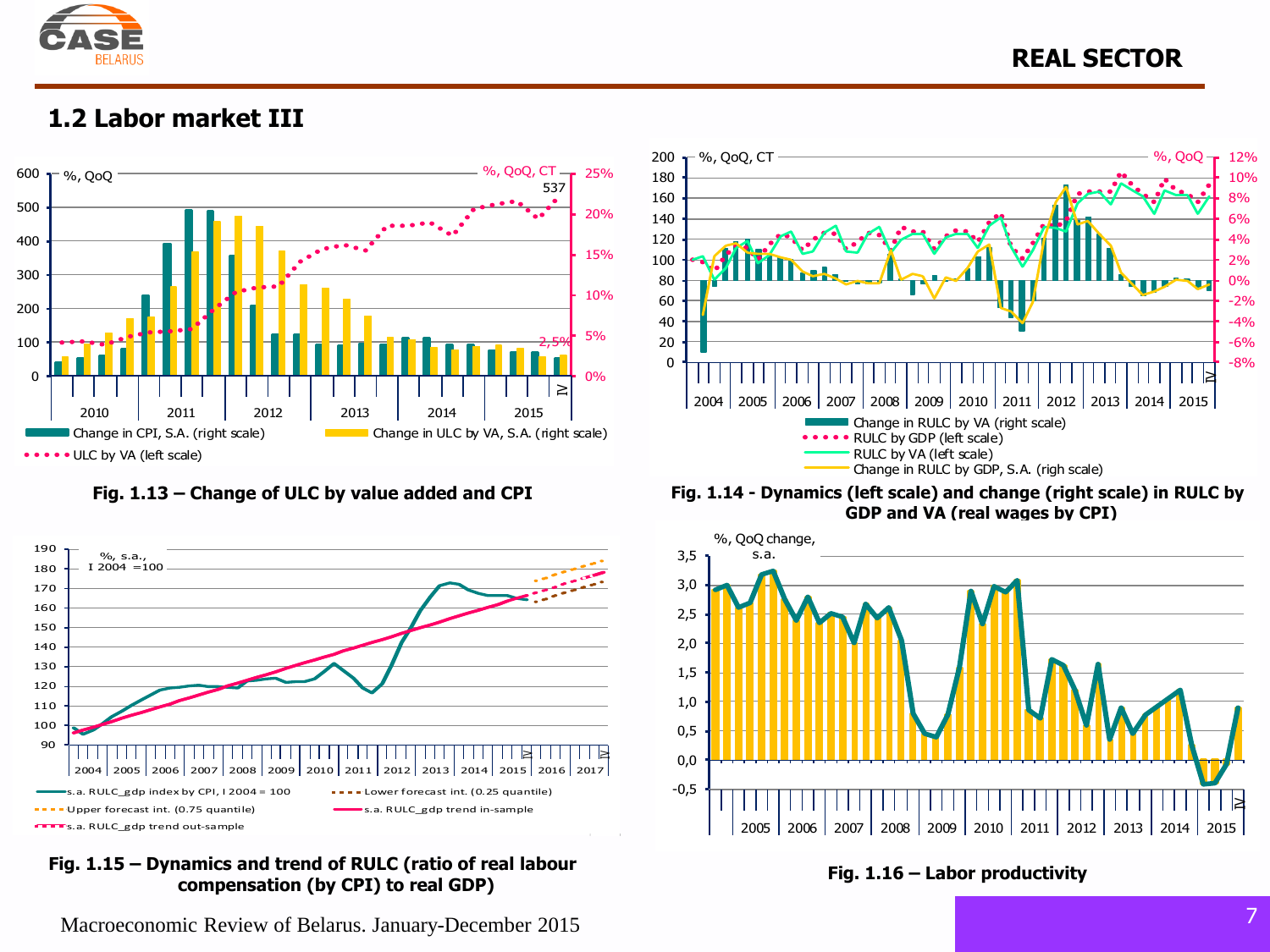

**1.3 Wages and consumer demand**





**Fig. 1.19 - Dynamics of nominal and real average monthly wages Fig. 1.20 – Dynamics of real wages and GDP**



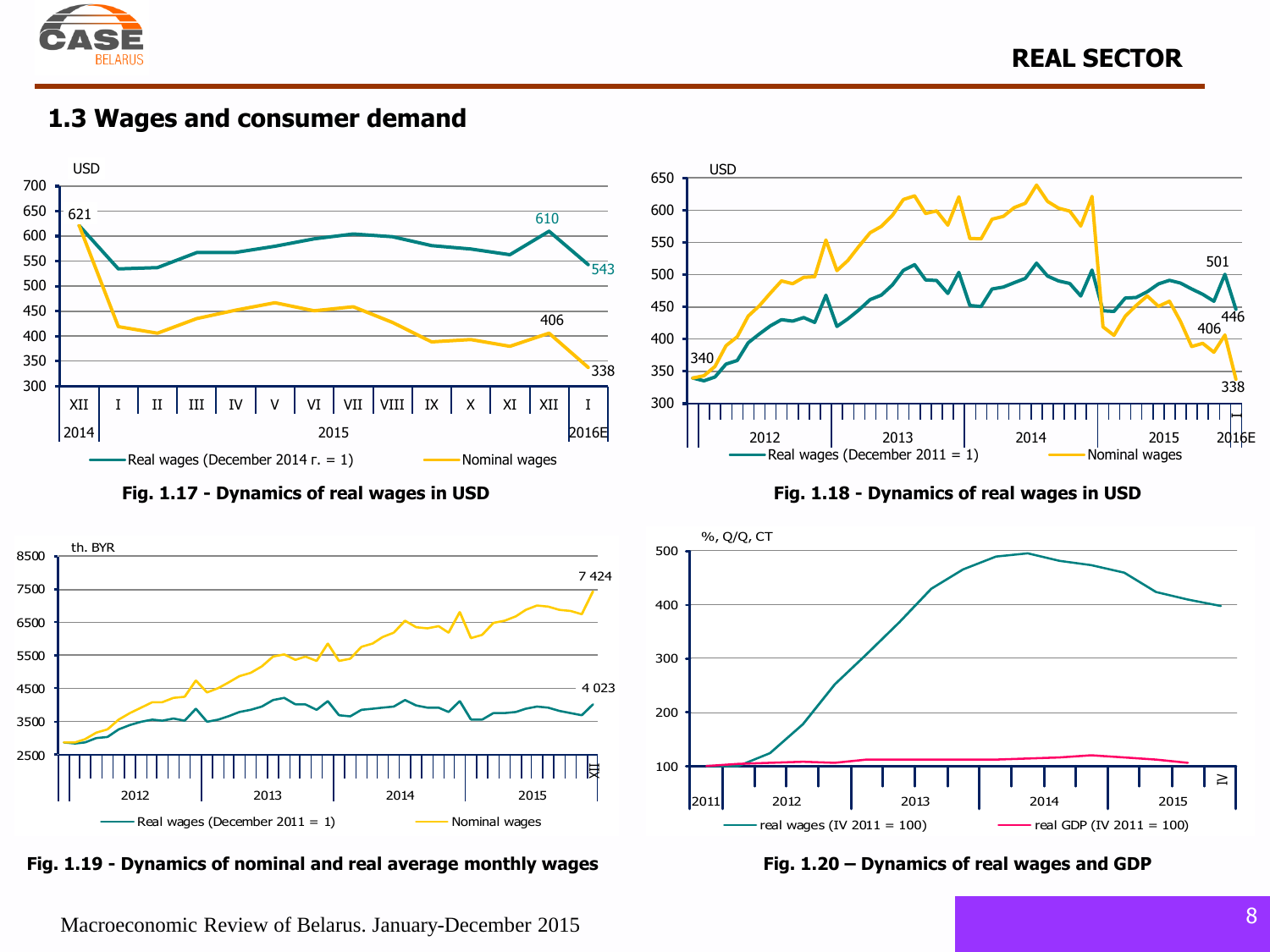

### **1.4 Investments**









**Fig. 1.21 – Fixed capital investment in real terms Fig. 1.22 – Fixed capital investment in current USD**



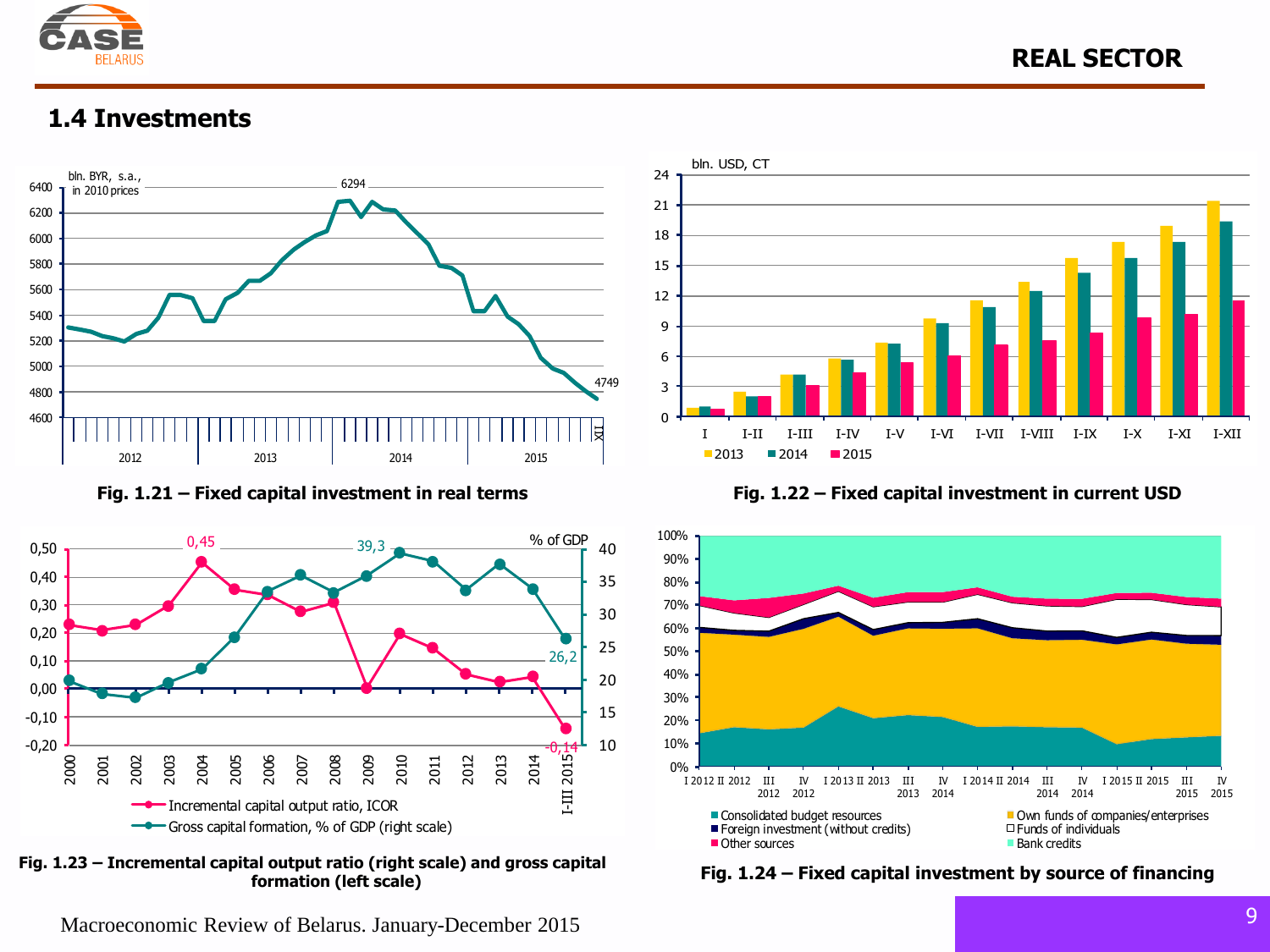

### **1.5 Inflation**



**Fig. 1.25 - Inflation in Belarus, Russia and Kazakhstan Fig. 1.26 – CPI by kind of prices**











Macroeconomic Review of Belarus. January-December 2015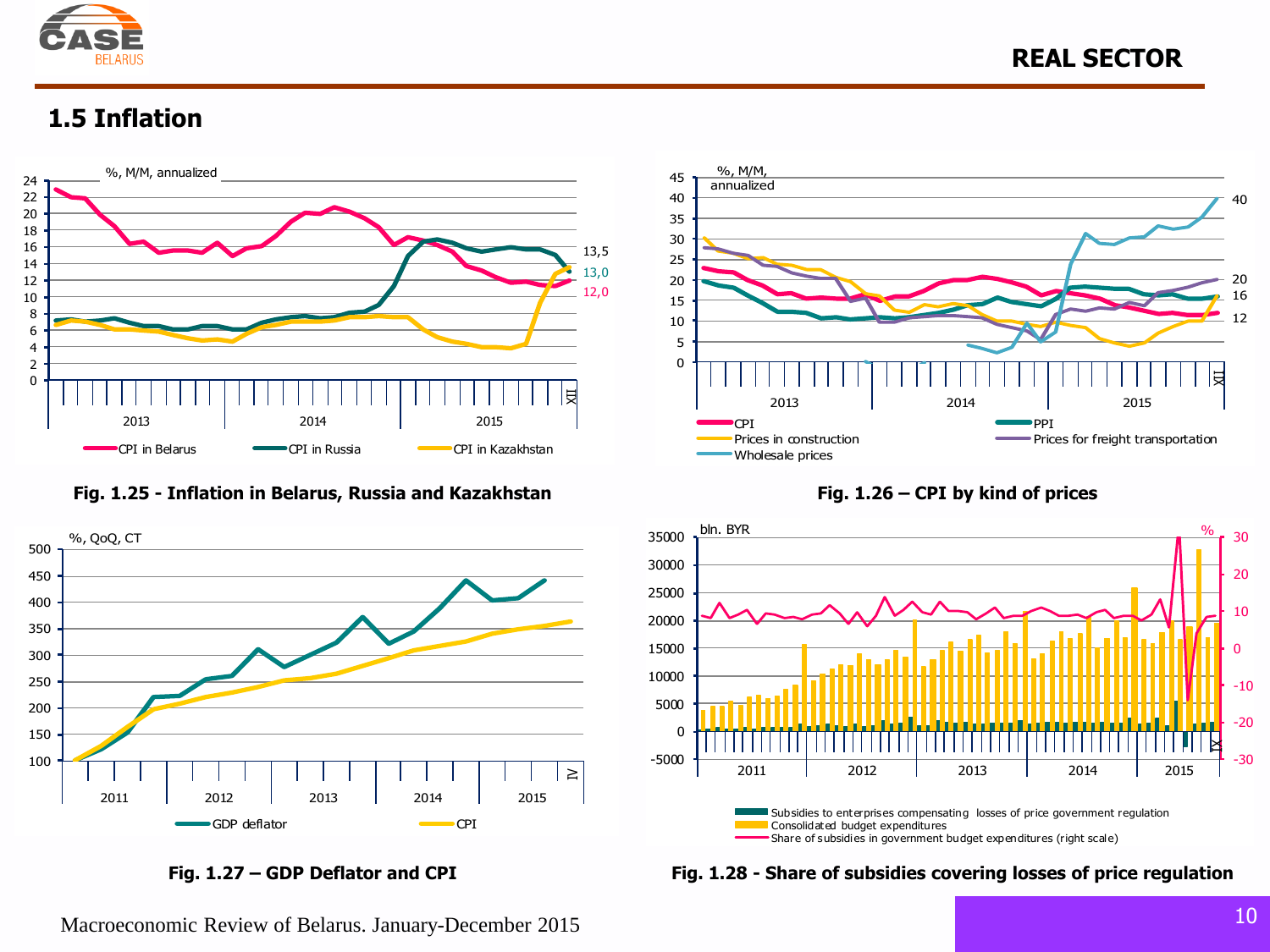

### **2.1 Government Budget**





**Fig. 2.3 - Surplus (+) / deficit (-) of consolidated budget Fig. 2.4 - Tax revenues to GDP ratio**





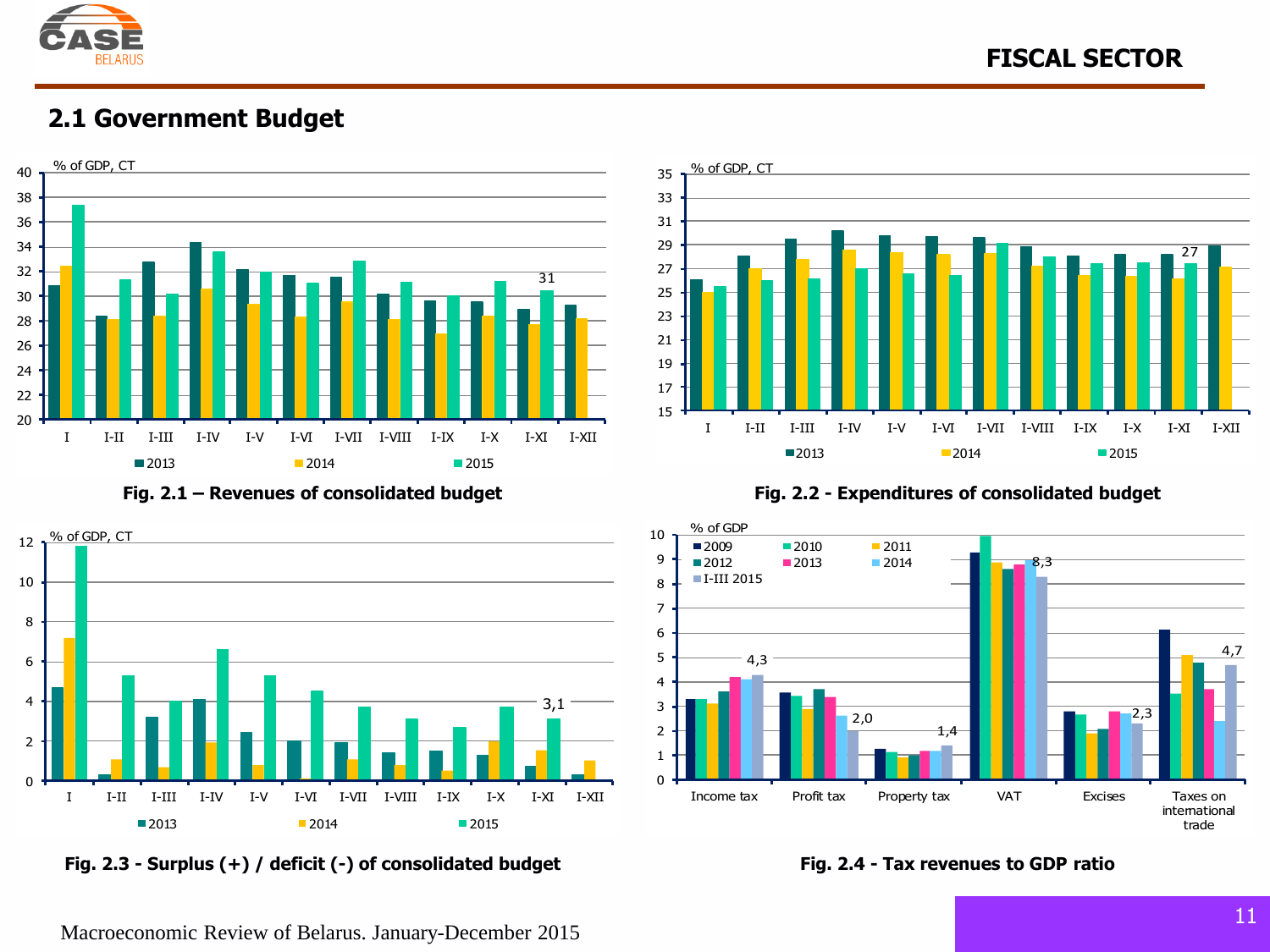

### **2.1 Government Budget II**



### **Fig. 2.5 – Structure of consolidated budget expenditures Fig. 2.6 – The Social Security Fund balance**



**Fig. 2.7 – The central government budget balance**





**Fig. 2.8 – Foreign currency bonds issued by the Ministry of Finance in banks' portfolios**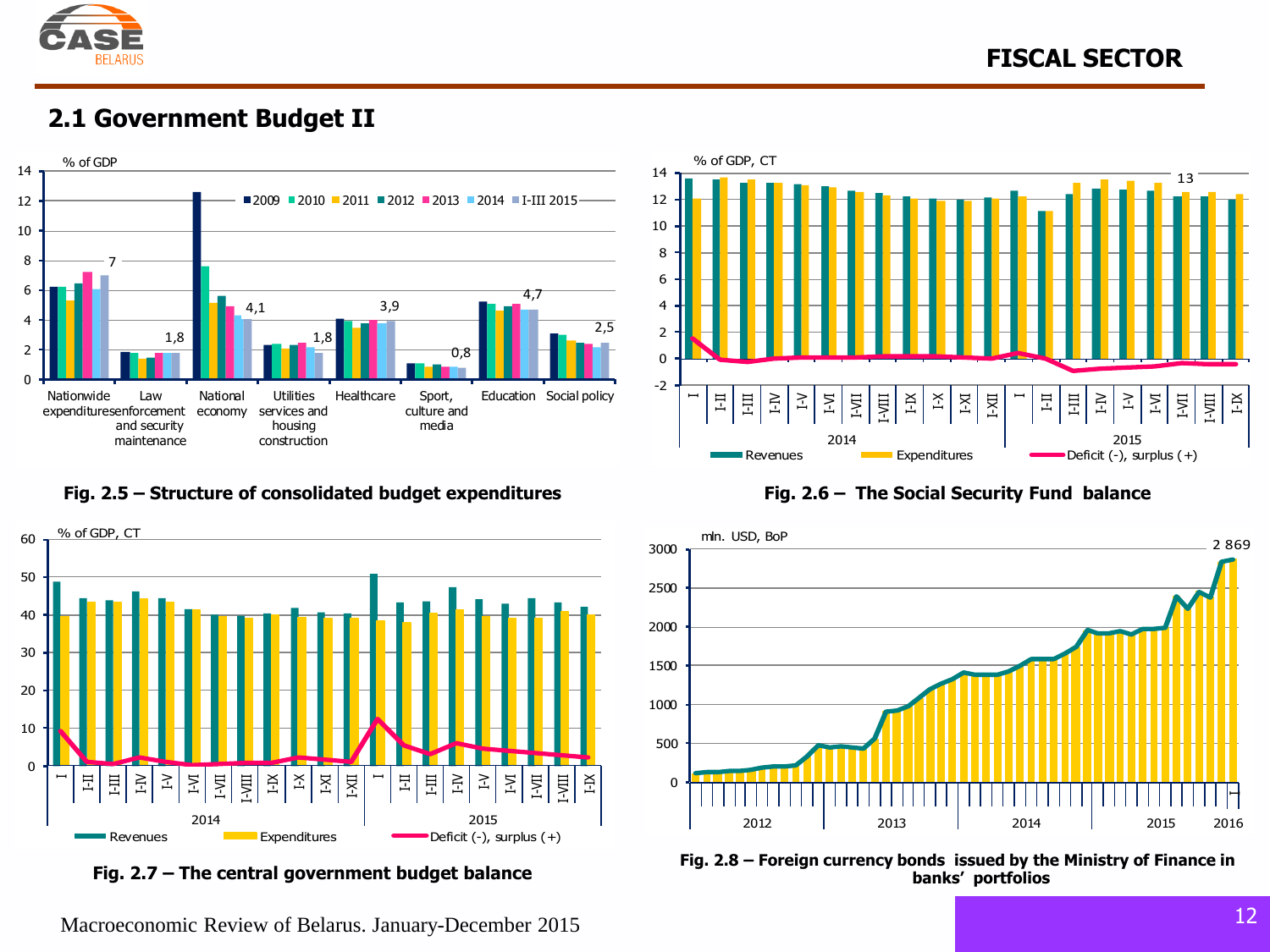

### **3.1 Monetary base**





**Fig. 3.3 - Regulation of the banking system liquidity by National Bank Fig. 3.4 – Balance of correspondent accounts**



**Fig. 3.1 – Monetary base Fig. 3.2 - Monetary base structure dynamics**

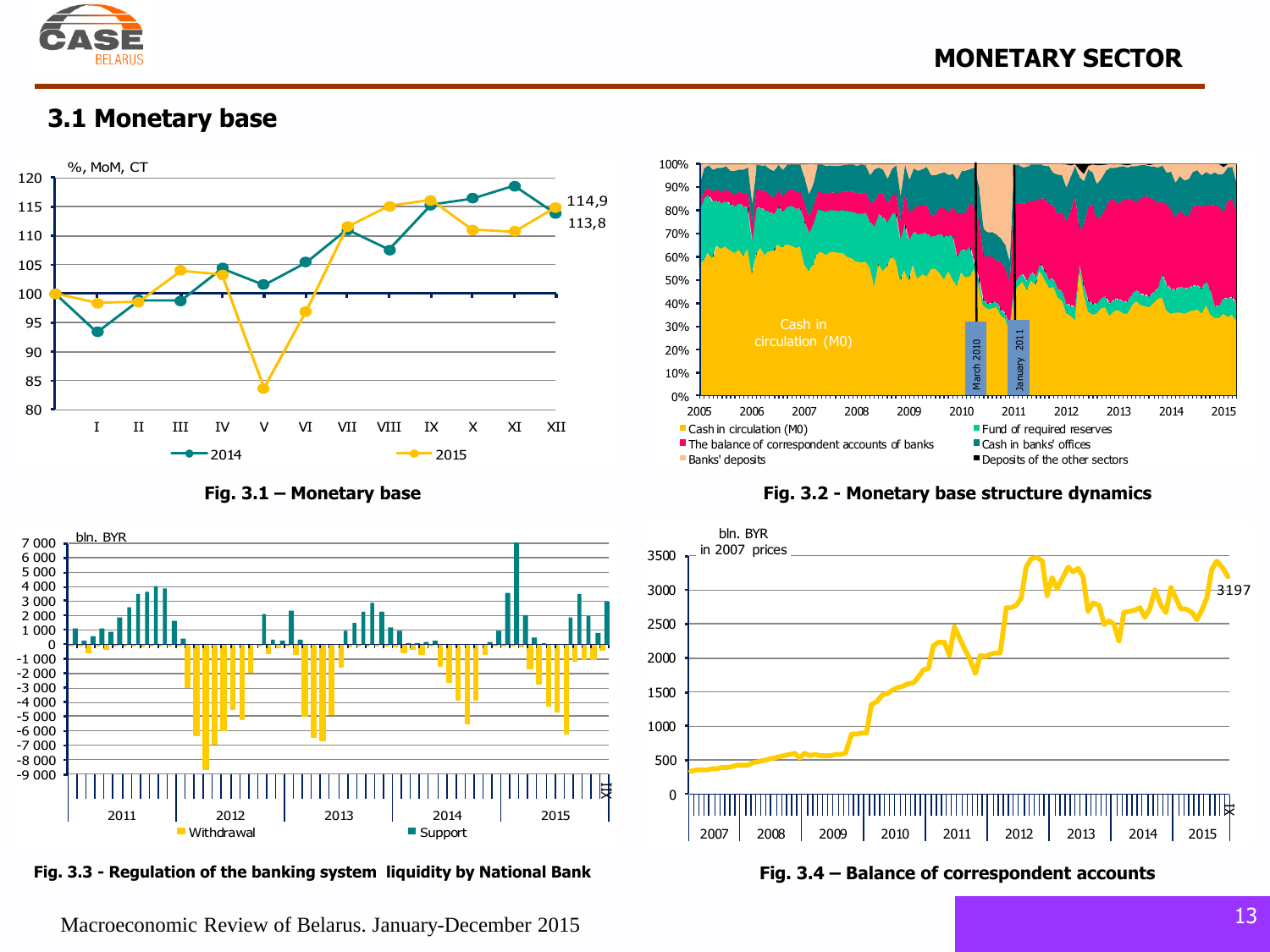

### **3.2 Multiplier and money velocity**



**Fig. 3.5 – Dollarization of the money supply Fig. 3.6 – Money velocity**









**Fig. 3.7 – Money multiplier Fig. 3.8 – Structure of the commercial banks reserves in the monetary base**

Macroeconomic Review of Belarus. January-December 2015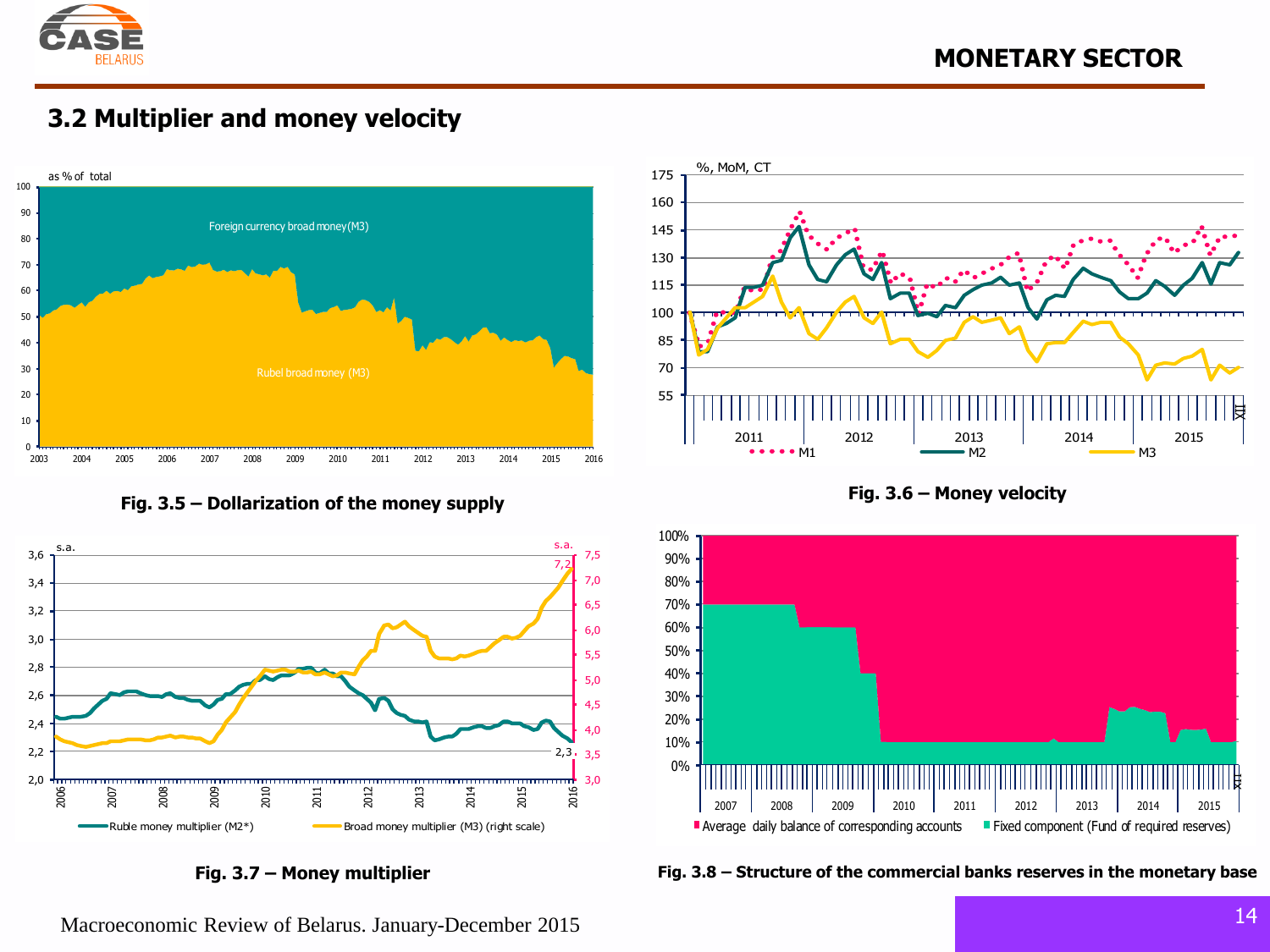

### **3.3 Money supply**



**Fig. 3.9 – M1 growth Fig. 3.10 – М2\* growth**



**Fig. 3.11 – М2\* dynamics Fig. 3.12 – М3 growth**

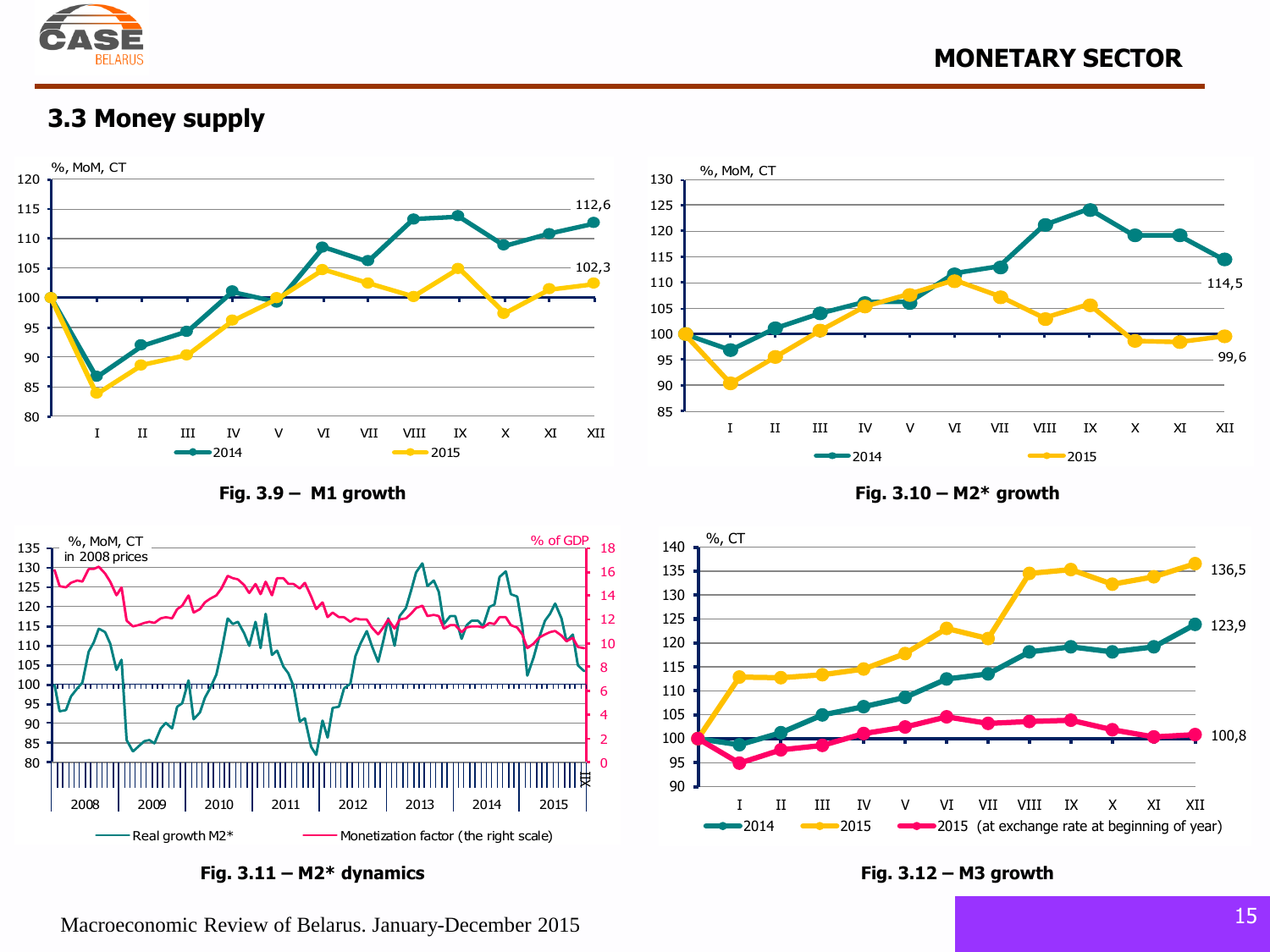





**Fig. 3.15 – Finance resources attracted by banks from the rest of the** 





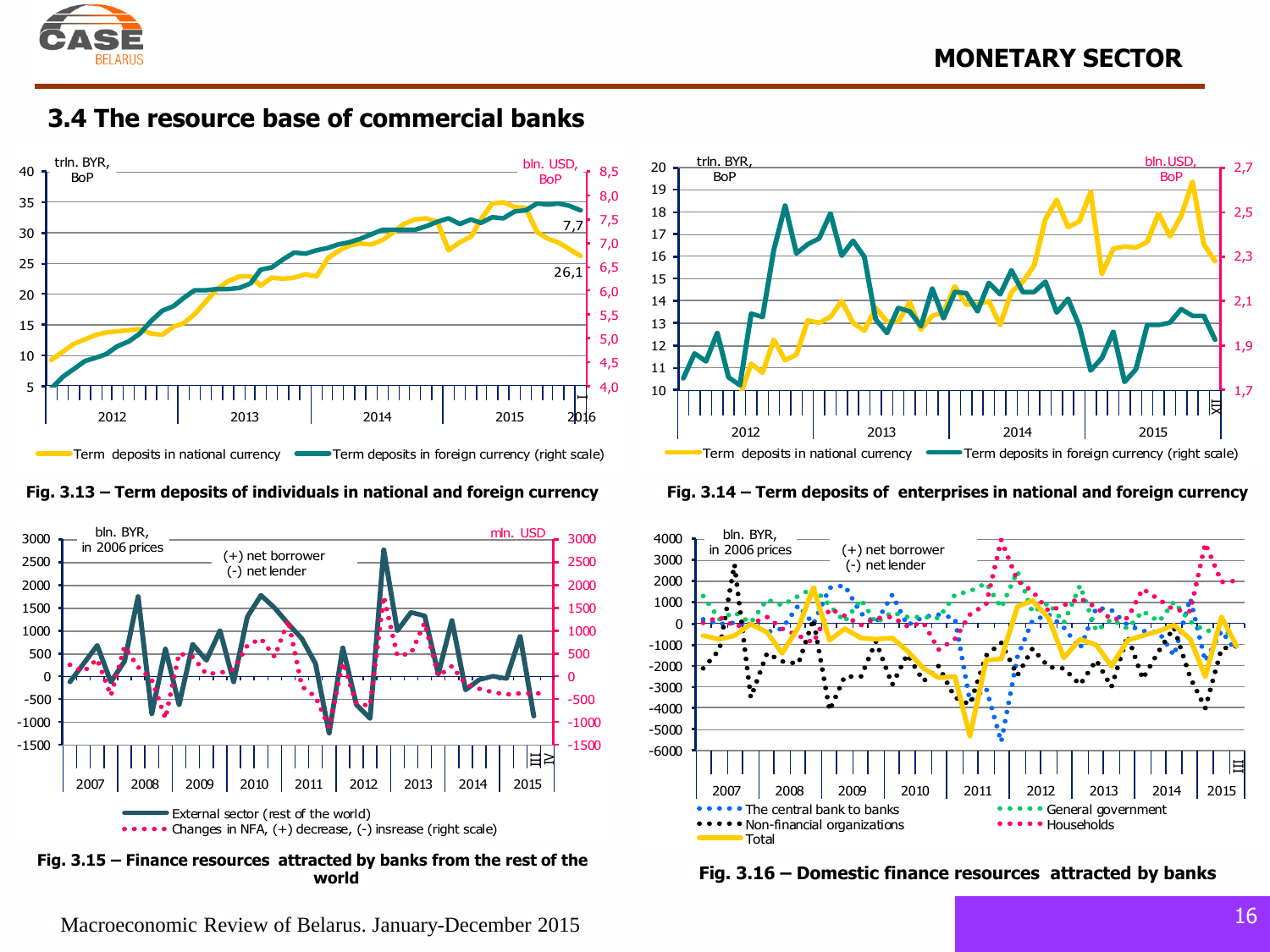

### **3.5 Financial depth of the economy**



**Fig. 3.17 – SDEO to GDP ratio, deflated Fig. 3.18 – SDEO structure**



**Fig. 3.19 – Attracted resources of enterprises by financial instruments Fig. 3.20 – Corporate bonds issue**





Macroeconomic Review of Belarus. January-December 2015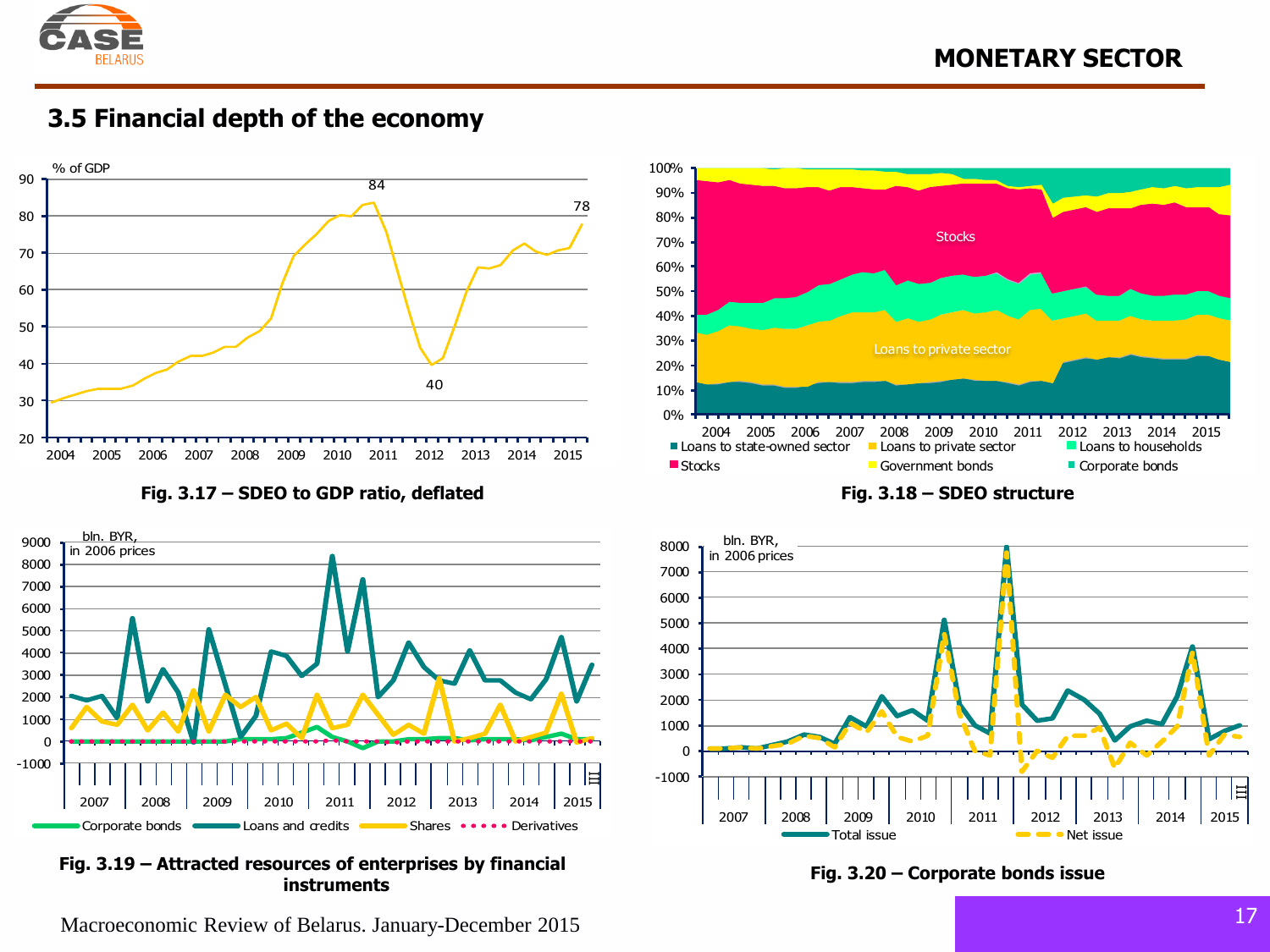

### **3.6 Borrowing in the economy**



**Fig. 3.21 –– Bank's claims on the economy Financial sector claims on enterprises**





Macroeconomic Review of Belarus. January-December 2015



### **Fig. 3.22 Preferential loans in total loans of commercial banks**



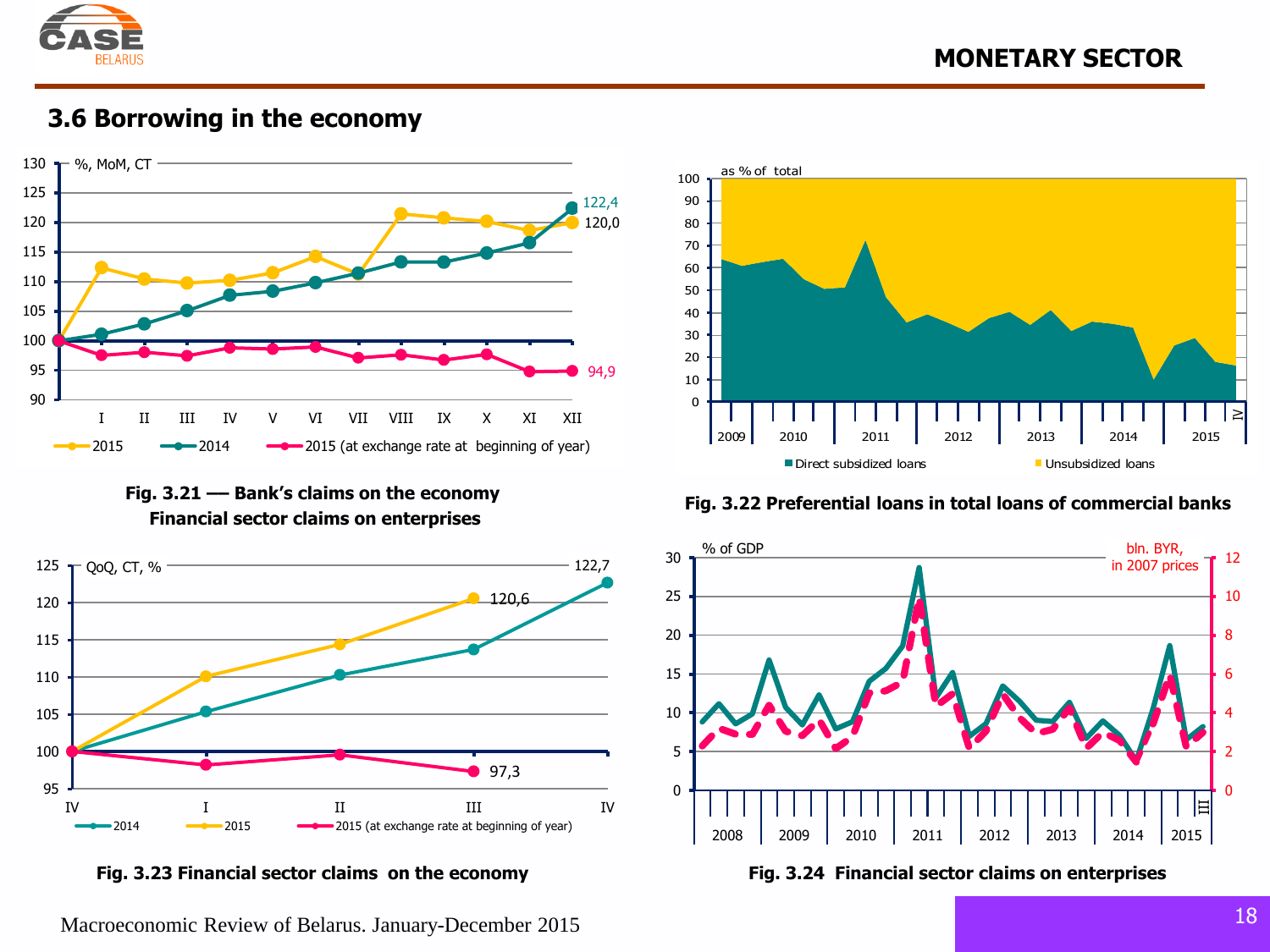

### **MONETARY SECTOR**

### **3.7 Foreign exchange market**









Fig. 3.27 – Total buy and sell volumes of foreign exchange market Fig. 3.28 - Average daily turnover of foreign currency on the foreign **exchange market**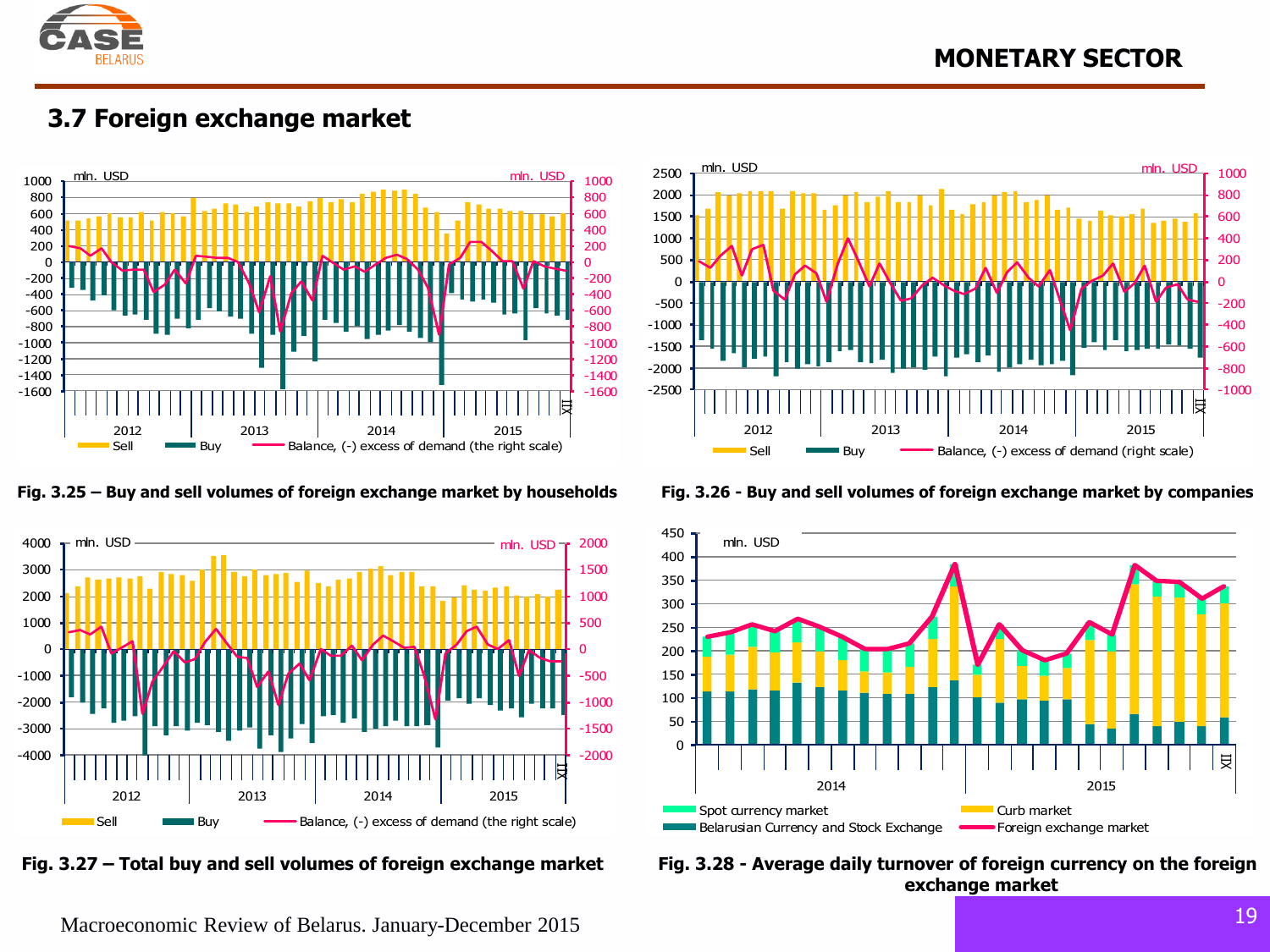

### **4.1 Balance of payments**





**Fig. 4.3 – Net capital inflow to cover the current account's deficit Fig. 4.4 – Gross capital formation due to NED growth**



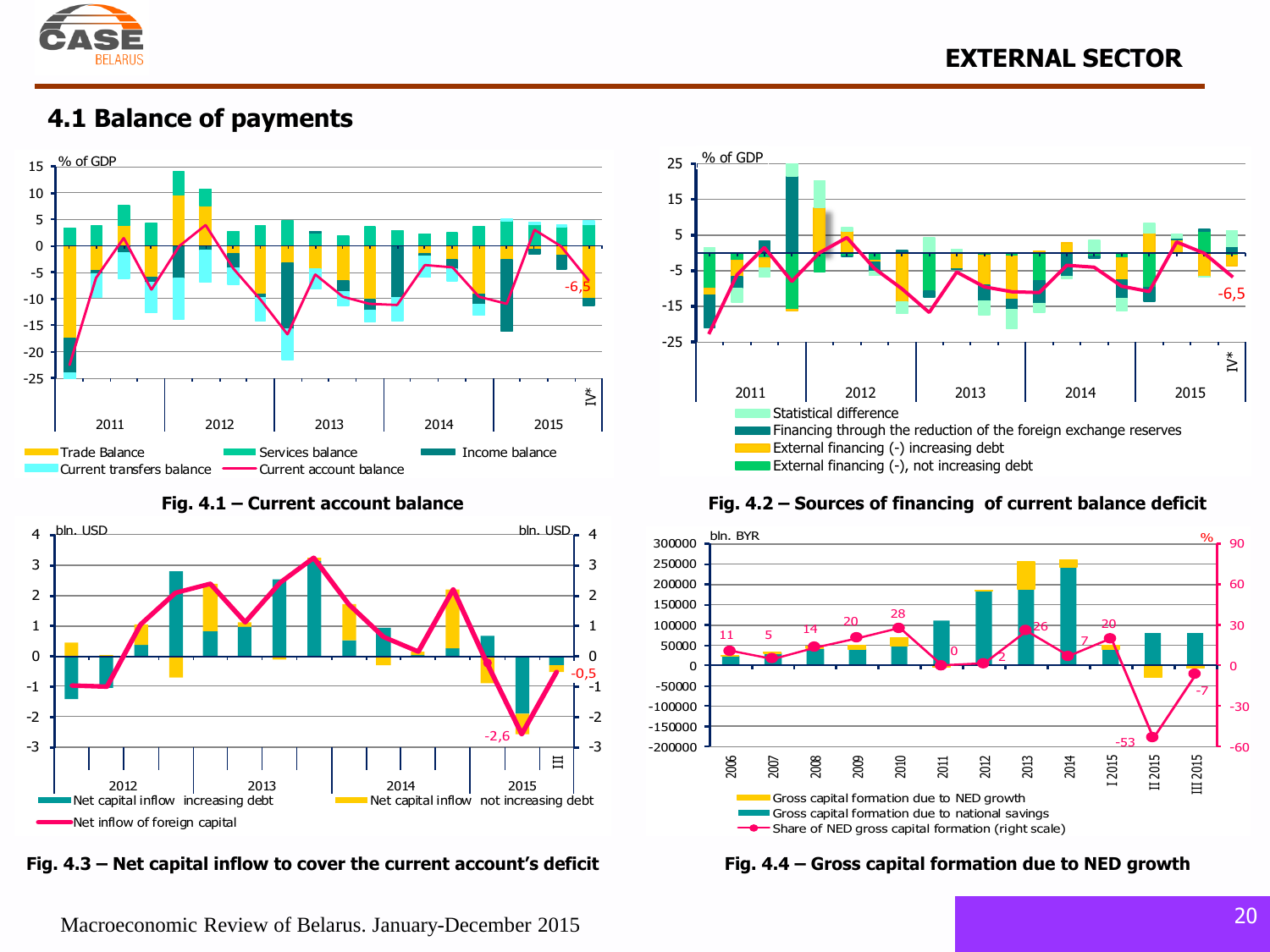

### **EXTERNAL SECTOR**

### **4.2 Foreign trade**







## **import**



**Fig. 4.7 – Changes in export of goods Fig. 4.8 – Changes in import of goods**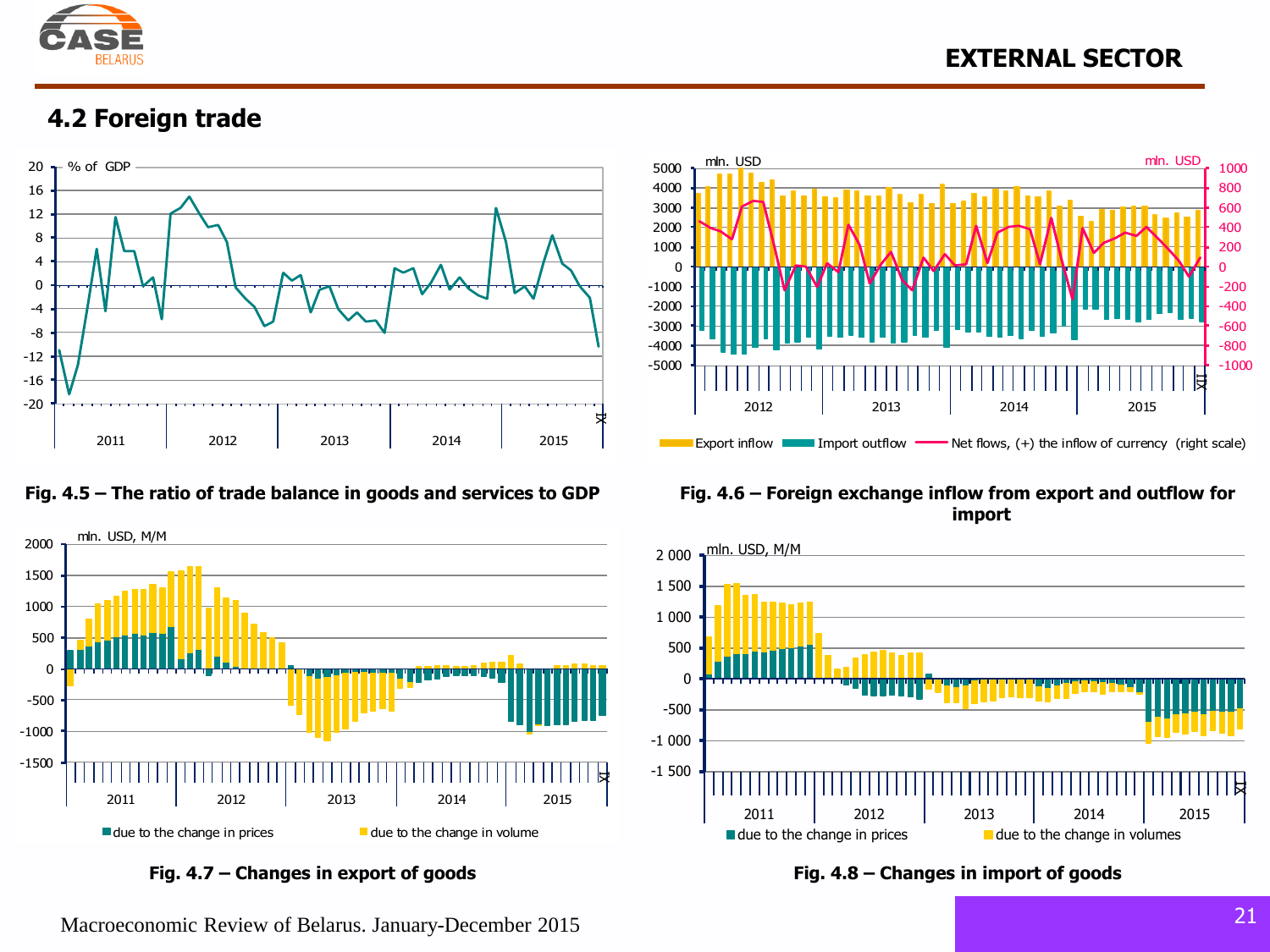

### **4.3 External conditions and diversification of exports**



**Fig. 4.9 – Export volumes and export prices Fig. 4.10 – Export volume of goods**







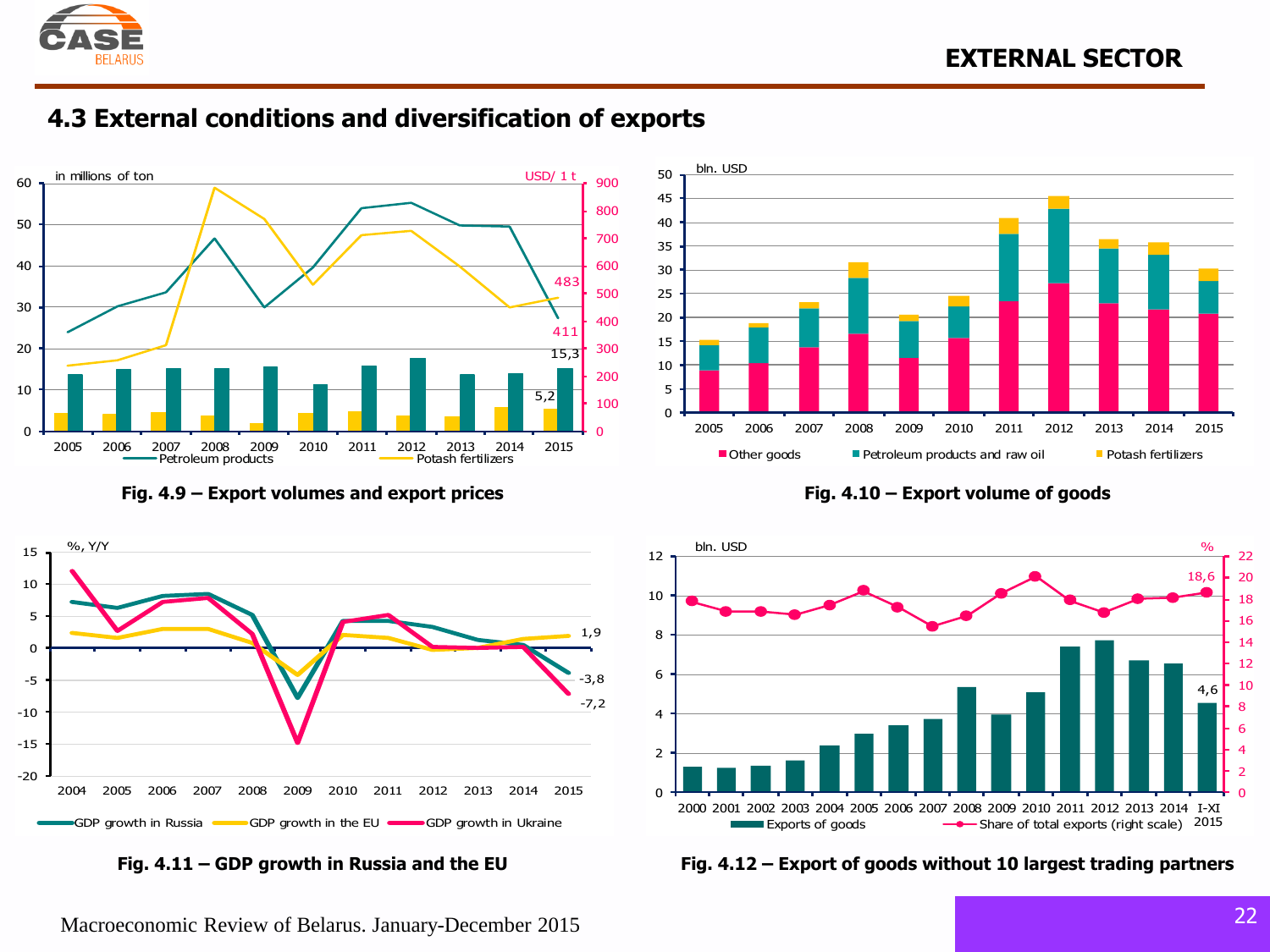

### **4.4 External debt**



**Fig. 4.13 – Growth rates of GED and GovED Fig 4.14 – NED Growth** 







**Fig. 4.15 – GED, GovED and short-term GED Fig. 4.16 – Dynamics of structure of gross external debt**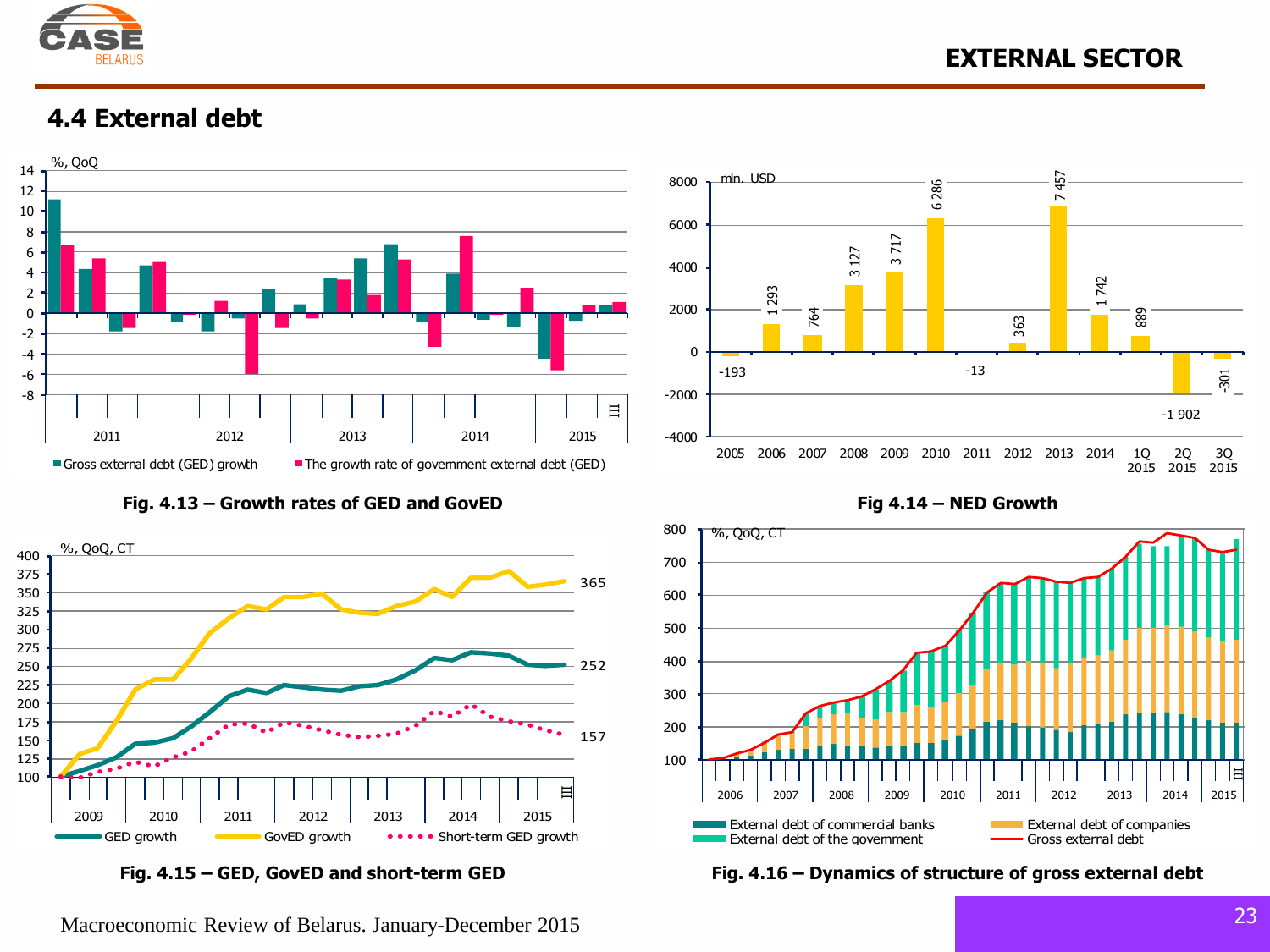

### **4.5 Creditworthiness**















Macroeconomic Review of Belarus. January-December 2015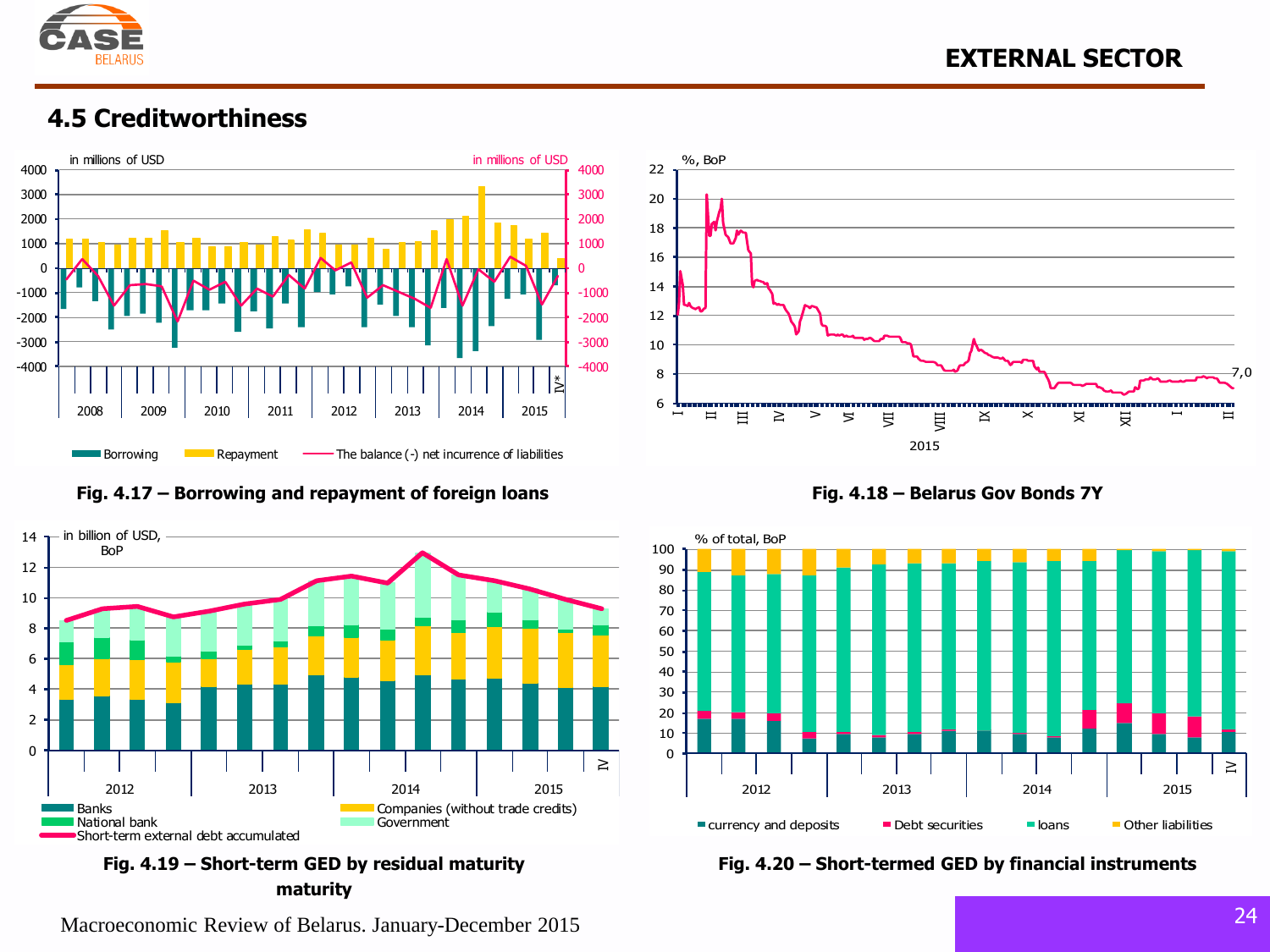

### **4.6 Real exchange rate and price competitiveness**



**Fig. 4.21 Nominal and real exchange rate of BYR to USD (calculated by CPI)**



**Fig. 4.23 - Nominal and real exchange rate of BYR to RUB (calculated by CPI)**



**Fig. 4.22 - Nominal and real exchange rate of BYR to EUR (calculated by CPI)**



**Fig. 4.24 – Exchange rate of BYR to USD**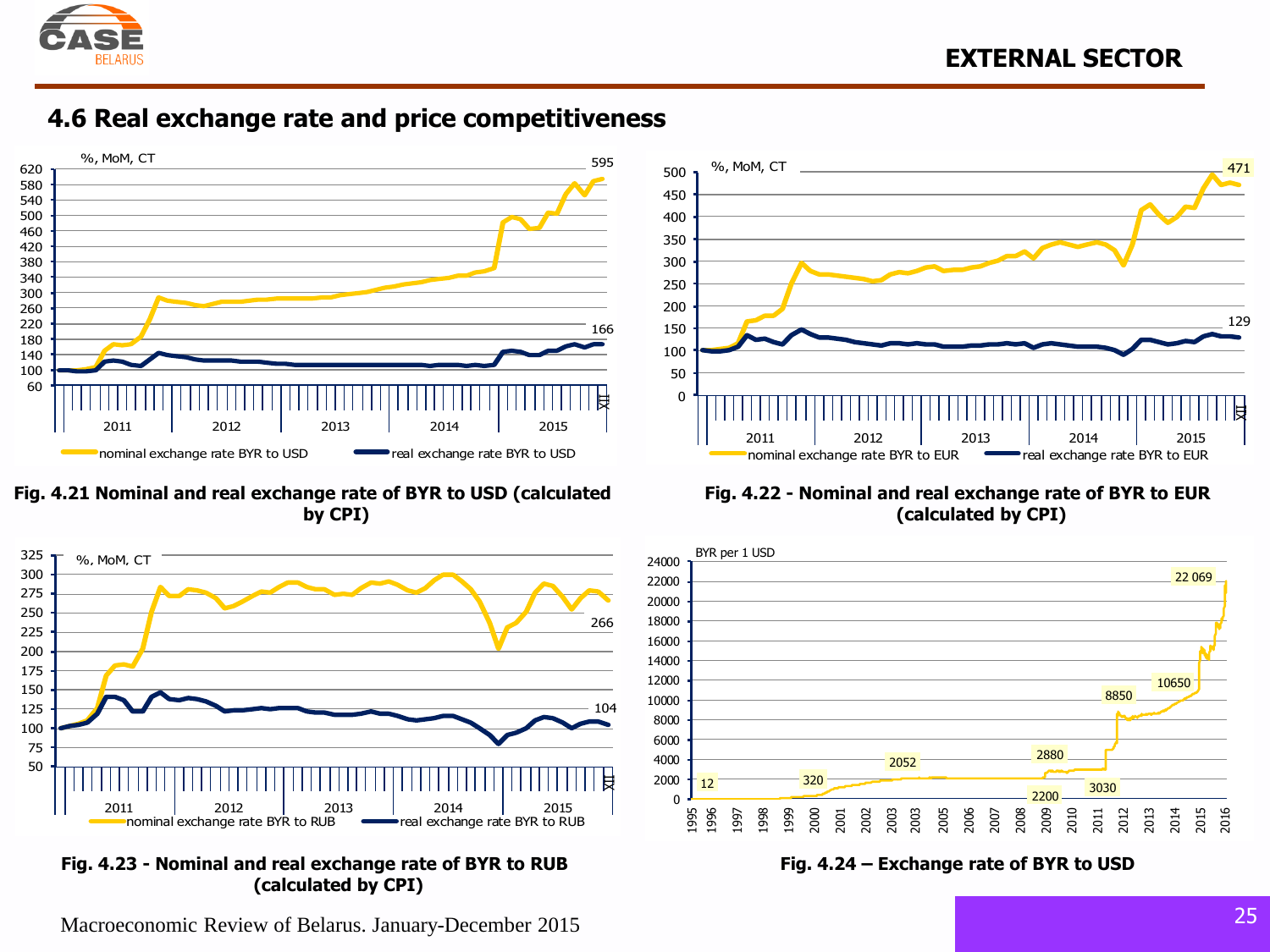

### **4.7 Foreign-exchange reserves**



### **Fig. 4.25 – The level of adequacy of the reserves Fig. 4.26 – The level of adequacy of reserves**







**Fig. 4.27 - IRA structure Fig. 4.28 - IRA and NFA of the National Bank**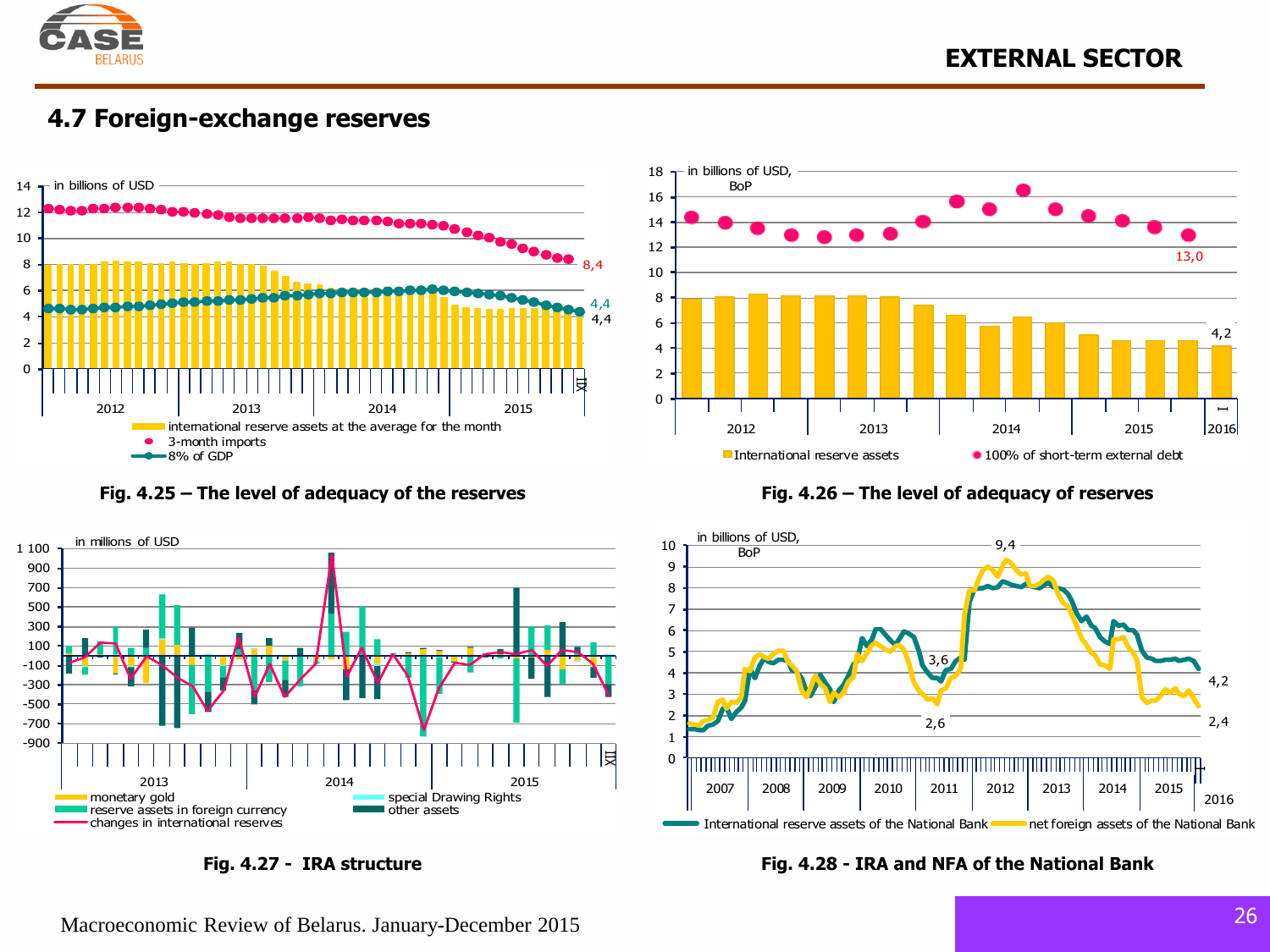

### **4.8 Balance of economic sectors**





**Fig. 4.31 – GNDI and absorption Fig. 4.32 – The resource gap**





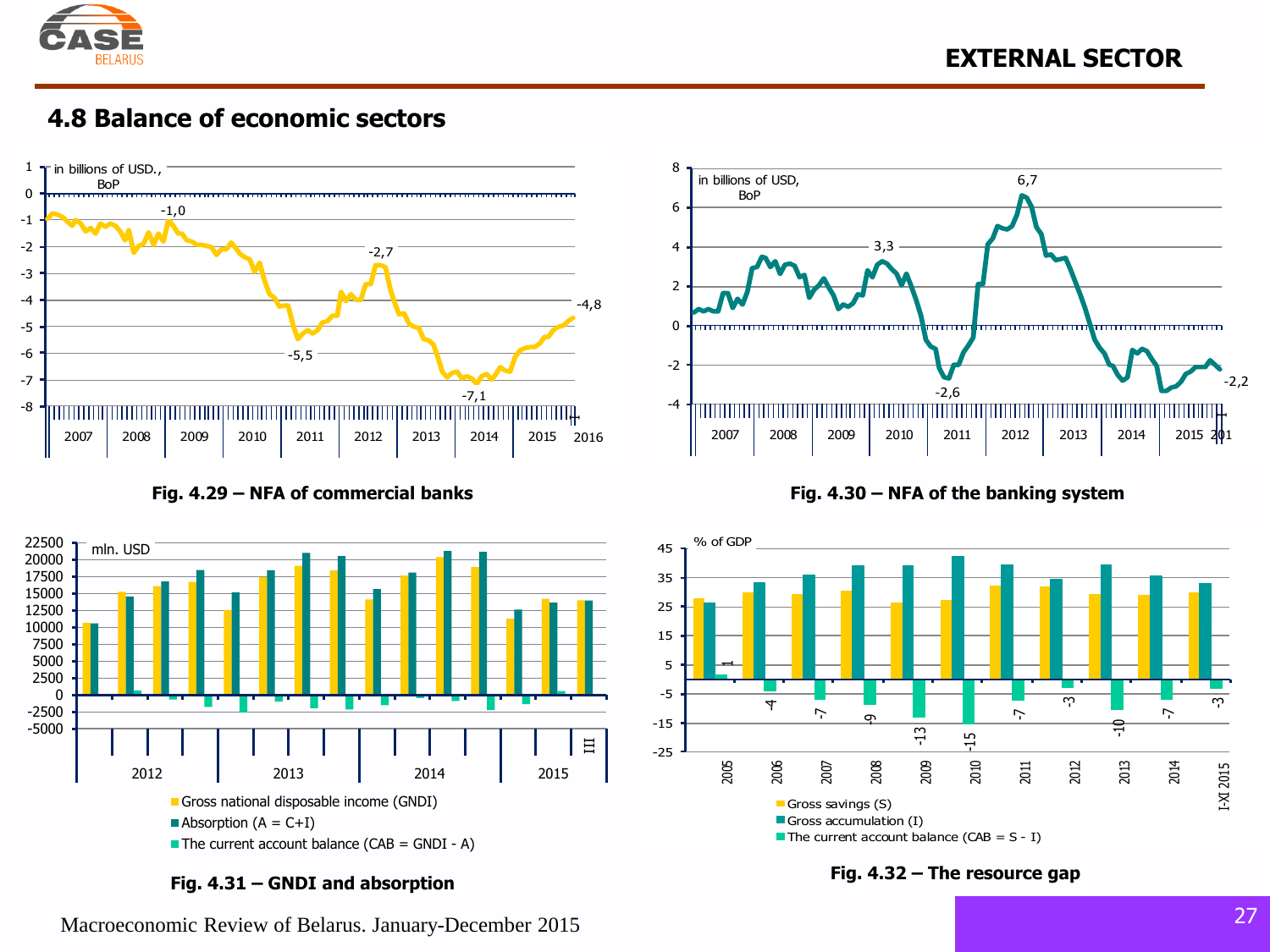

### **Table. Dynamics of key macroeconomic indicators**

| <b>Real sector</b>                                                    | <b>Units</b> | <b>IV 2014</b> | I 2015  | II 2015 | <b>III 2015</b> | <b>IV 2015</b> |
|-----------------------------------------------------------------------|--------------|----------------|---------|---------|-----------------|----------------|
| Gross domestic product                                                | %, Q/Q, rp   | 2,7            | $-2,1$  | $-4,5$  | $-4,4$          |                |
| Final consumption expenditure                                         | %, Q/Q, rp   | 1,8            | $-1,2$  | $-1,7$  | $-2,3$          |                |
| Gross capital formation                                               | %, Q/Q, rp   | 2,1            | $-1,0$  | $-8,2$  | $-4,9$          |                |
| Net export                                                            | %, Q/Q, rp   | $-3,6$         | 1,2     | 6,8     | 3,9             |                |
| Statistical discrepancy                                               | %, Q/Q, rp   | 2,5            | $-1,1$  | $-1,5$  | $-1,2$          |                |
| Production sector                                                     | %, Q / Q, cp | 2,3            | $-3,5$  | $-9,2$  | $-5,8$          |                |
| Services sector                                                       | %, Q / Q, cp | 0,4            | $-0,5$  | $-1,0$  | $-1,3$          |                |
| Industrial output                                                     | %, Q/Q, cp   | $-2,5$         | $-8,2$  | $-10,6$ | $-9,1$          | $-6,6$         |
| Production of machinery and equipment                                 | %, Q/Q, cp   | $-17,7$        | $-26,4$ | $-29,4$ | $-29,2$         | $-25,2$        |
| Production of vehicles                                                | %, Q/Q, cp   | $-26,7$        | $-19,1$ | $-23,4$ | $-22,3$         | $-13,7$        |
| Production of electronic equipment                                    | %, Q/Q, cp   | $-17,1$        | $-15,6$ | $-12,4$ | $-9,0$          | $-6,7$         |
| Chemical industry                                                     | %, Q/Q, cp   | 32,8           | 6,6     | 7,5     | 7,1             | 6,3            |
| Fixed capital investment                                              | %, Q/Q, cp   | $-3,2$         | $-1,1$  | $-23,1$ | $-15,3$         | $-15,6$        |
| Gross capital formation                                               | % to GDP     | 39,3           | 26,5    | 25,3    | 31,3            |                |
| Investment in machinery, equipment and transport<br>vehicles          | %, Q/Q, cp   | -5,6           | $-12,8$ | $-36,6$ | $-25,7$         | $-9,0$         |
| Fixed capital investment by bank credits                              | %, Q/Q, rp   | 3,0            | 6,5     | $-36,2$ | $-11,1$         | $-11,1$        |
| Fixed capital investment by budget resources                          | %,Q/Q, rp    | $-25,4$        | -45,4   | $-37,3$ | $-26,8$         | $-22,0$        |
| Fixed capital investment by foreign loans increasing<br>external debt | mln. USD     | 251            | 688     | $-1902$ | $-301$          |                |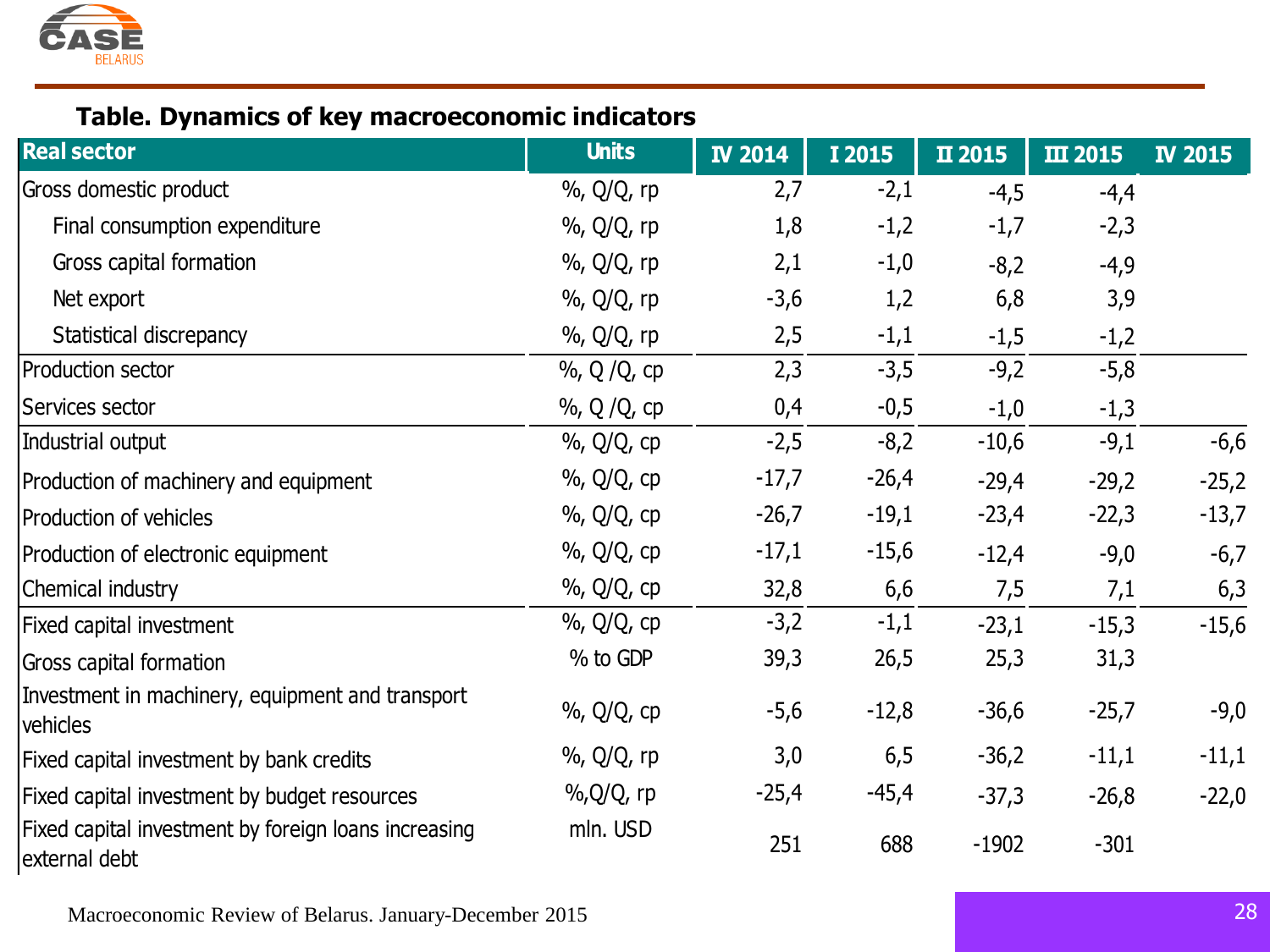

### **Table. Dynamics of key macroeconomic indicators**

| <b>Real sector</b>                                                                                      | <b>Units</b>    | <b>IV 2014</b> | I 2015  | II 2015 | <b>III 2015</b> | <b>IV 2015</b> |
|---------------------------------------------------------------------------------------------------------|-----------------|----------------|---------|---------|-----------------|----------------|
| Foreign direct investment (FDI)                                                                         | mln. USD        | 311            | 1280    | $-18$   | 74              | 58*            |
| Reinvested revenues                                                                                     | mln. USD        | 3              | 1251    | $-137$  | $-38$           | $0*$           |
| FDI excluding the reinvested revenues                                                                   | mln. USD        | 308            | 29      | 119     | 112             | 58*            |
| Accounts payable overdue                                                                                | %, QoQ          | 10,5           | 21,2    | 6,6     | 9,2             | $7,0*$         |
| Accounts receivable overdue                                                                             | %, QoQ          | 7,7            | 24,6    | 5,2     | 6,3             | $5,9*$         |
| Real wages in BYR                                                                                       | %, Q/Q, rp      | $-0,1$         | $-2,6$  | $-1,9$  | $-3,2$          | $-3,2$         |
| Real wages in USD                                                                                       | %, Q/Q, rp      | $-0,3$         | $-8,2$  | $-7,5$  | $-9,4$          | $-10,0$        |
| Real pensions in BYR                                                                                    | %, Q/Q, cp, EoP | 13,9           | $-1,5$  | 0,8     | 0,0             |                |
| Retail turnover                                                                                         | %, Q/Q, cp      | $-1,7$         | 1,9     | 0,4     | 0,6             | $-1,7$         |
| Turnover of public catering                                                                             | %, Q/Q, cp      | $-10,5$        | $-11,1$ | $-11,3$ | $-6,2$          | $-3,8$         |
| Paid services for population                                                                            | %, Q/Q, cp      | 1,9            | $-1,8$  | $-1,7$  | $-3,2$          |                |
| Consumer price index (CPI)                                                                              | %, QoQ          | 2,4            | 5,0     | 2,3     | 1,7             | 2,5            |
| Consumer price index (CPI)                                                                              | %, annualized   | 16,3           | 16,3    | 13,2    | 11,9            | 12,0           |
| GDP deflator                                                                                            | QoQ, %          | 13,4           | $-8,6$  | 1,1     | 8,4             |                |
| Producer price index (PPI)                                                                              | %, QoQ          | 2,2            | 7,4     | 2,5     | 3,5             | 1,7            |
| Employment                                                                                              | %, QoQ          | $-0,1$         | $-0,7$  | $-0,7$  | 0,0             | $-0,1$         |
| Balance of hired $(+)$ and fired $(-)$ workers                                                          | th. pers.       | $-7,4$         | $-22,9$ | $-42,1$ | 1,7             | $-20,1$        |
| Change of Unit Labor Cost by GDP                                                                        | %, QoQ, s.a.    | 3,2            | 3,1     | 2,6     | 2,1             | $0.6**$        |
| Change of Real Unit Labor Cost by GDP, s.a. (ratio of<br>real labour compensation (by CPI) to real GDP) | %, QoQ, s.a.    | $-0,7$         | 0,1     | $-0,1$  | $-0,9$          | $-0.5**$       |
| <b>Fiscal sector</b>                                                                                    | <b>Units</b>    | <b>IV 2014</b> | I 2015  | II 2015 | <b>III 2015</b> | <b>IV 2015</b> |
| Revenues of consolidated budget                                                                         | % to GDP        | 31,8           | 30,2    | 31,8    | 28,3            | $32,7*$        |
| Expenditures of consolidated budget                                                                     | % to GDP        | 29,4           | 26,2    | 26,8    | 29,0            | $27,1*$        |
| Surplus (+) / deficit (-) of consolidated budget                                                        | % to GDP        | 2,4            | 4,0     | $5,0$   | $-0,7$          | 5,6            |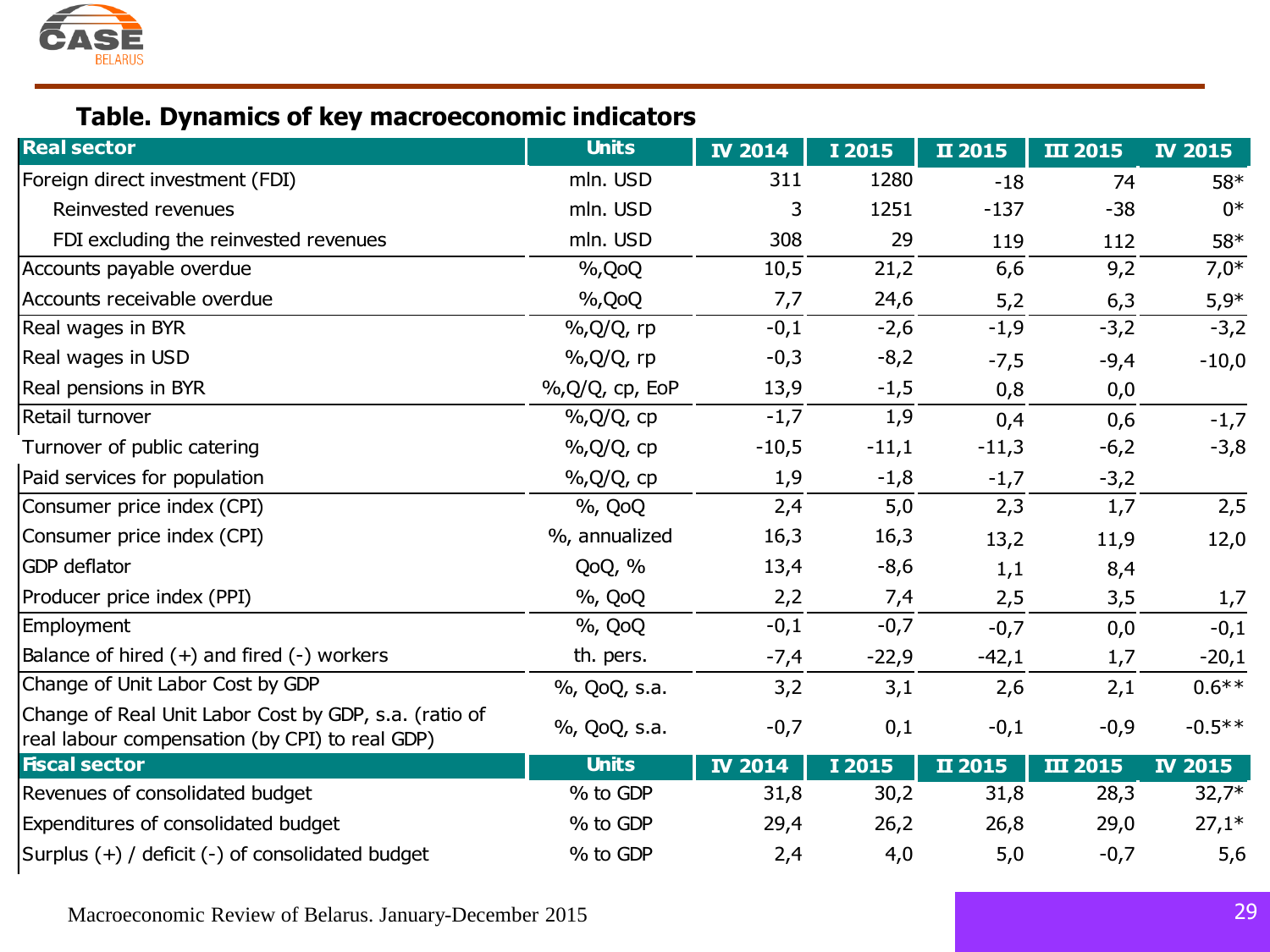

### **Table. Dynamics of key macroeconomic indicators**

| <b>Fiscal sector</b>                                                                                  | <b>Units</b>  | <b>IV 2014</b> | I 2015       | II 2015 | <b>III 2015</b> | <b>IV 2015</b> |
|-------------------------------------------------------------------------------------------------------|---------------|----------------|--------------|---------|-----------------|----------------|
| Revenues of the Social Protection Fund (SPF)                                                          | % to GDP      | 11,9           | 12,4         | 13,6    | 10,2            |                |
| Expenditures of the Social Protection Fund (SPF)                                                      | % to GDP      | 12,3           | 13,3         | 14,0    | 9,1             |                |
| Deficit (-), surplus (+) of the SPF                                                                   | % to GDP      | $-0,4$         | $-0,9$       | $-1,1$  | $-2,9$          |                |
| Revenues of the central government budget balance                                                     | % to GDP      | 43,7           | 42,6         | 44,7    | 52,4            |                |
| Expenditures of the central government budget balance                                                 | % to GDP      | 41,7           | 39,4         | 40      | 52,2            |                |
| Deficit $(-)$ , surplus $(+)$ of the central government budget<br>balance                             | % to GDP      | 2,0            | 3,1          | 4,7     | 0,1             |                |
| Changes of volume of foreign currency bonds issued by<br>the Ministry of Finance in banks' portfolios | mln. USD      | 262            | $-20$        | 86      | 464             | 418            |
| <b>Monetary sector</b>                                                                                | <b>Units</b>  | <b>IV 2014</b> | I 2015       | II 2015 | <b>III 2015</b> | <b>IV 2015</b> |
| Monetary base                                                                                         | %, QoQ        | $-1,3$         | 4,0          | $-6,7$  | 19,8            | $-1,1$         |
| Monetary aggregate M1                                                                                 | %, QoQ        | $-1,0$         | $-9,7$       | 15,9    | 0,2             | $-2,5$         |
| Ruble money (monetary aggregate M2*)                                                                  | %, QoQ        | $-7,9$         | 0,7          | 9,7     | $-4,3$          | $-5,8$         |
| Broad money (monetary aggregate M3)                                                                   | %, QoQ        | 4,0            | 13,3         | 8,5     | 10,0            | 0,9            |
| Banks' requirements to economy                                                                        | %, QoQ        | 8,0            | 9,7          | 4,1     | 5,7             | $-0,7$         |
| Share of preferential loans in total volume of claims                                                 | as % of total | 9,9            | 25,2         | 28,6    | 17,9            | 16,2           |
| Preferential loans of banks on the economy                                                            | %, Q/Q, rp    | $-67,7$        | $-25,2$      | $-47,8$ | $-52,3$         | 45,1           |
| Financial sector claims on the economy                                                                | %, QoQ        | 8,2            | 12,1         | 4,1     | 5,7             |                |
| Selling and buying volumes of foreign exchange market<br>by households                                | mln. USD      | $-1320$        | 281          | 490     | $-314$          | $-246$         |
| Selling and buying volumes of foreign exchange market<br>by companies                                 | mln. USD      | $-522$         | $\mathbf{1}$ | 62      | $-93$           | $-373$         |
| Selling and buying volumes of foreign exchange market<br>by nonresidents                              | mln. USD      | 76             | 71           | 62      | 82              | 11             |
| Total selling and buying volumes of foreign exchange<br>market; (-) excess of demand                  | mln. USD      | $-1766$        | 353          | 532     | $-325$          | $-608$         |
| Average daily turnover of foreign currency on the<br>Belarusian Currency and Stock Exchange           | mln. USD      | 123            | 96           | 78      | 48              | 50             |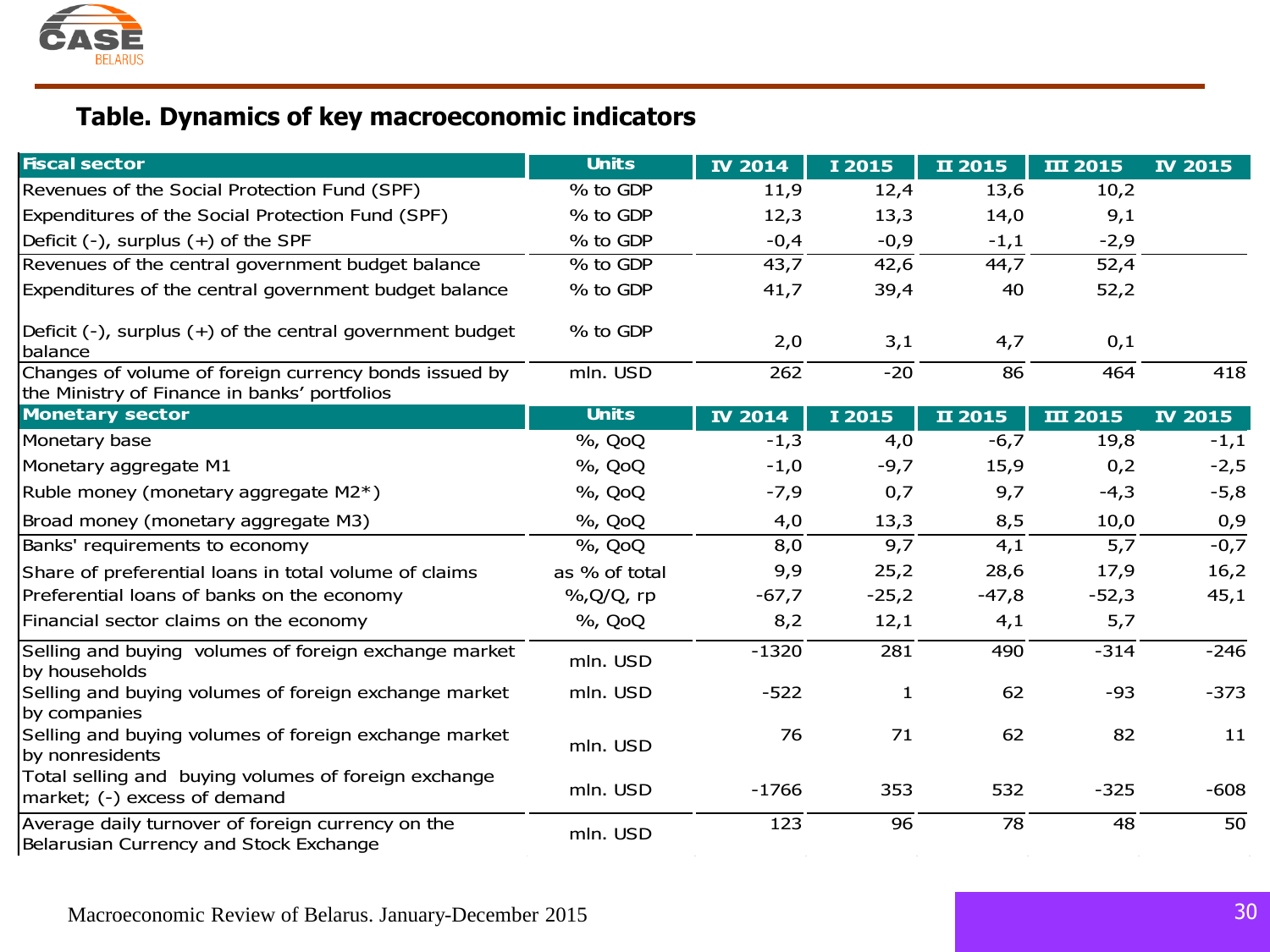

### **Table . Dynamics of key macroeconomic indicators**

| <b>Monetary sector</b>                                                                                     | <b>Units</b> | <b>IV 2014</b> | I 2015  | II 2015  | <b>III 2015</b> | <b>IV 2015</b>   |
|------------------------------------------------------------------------------------------------------------|--------------|----------------|---------|----------|-----------------|------------------|
| Average daily turnover of foreign currency on the curb<br>market                                           | mln. USD     | 120            | 84      | 100      | 239             | 248              |
| Average daily turnover of foreign currency on the spot<br>currency market                                  | mln. USD     | 48             | 30      | 34       | 36              | 34               |
| Average daily turnover of foreign currency on the foreign<br>exchange market                               | mln. USD     | 291            | 210     | 212      | 323             | 332              |
| <b>External sector</b>                                                                                     | <b>Units</b> | <b>IV 2014</b> | I 2015  | II 2015  | <b>III 2015</b> | <b>IV 2015</b>   |
| Current account balance (the resource gap)                                                                 | mln. USD     | $-1850$        | $-1410$ | 437      | $-18,0$         | $-587$           |
| Current account balance (the resource gap)                                                                 | % to GDP     | $-9,4$         | $-10,9$ | 3,1      | $-0,1$          | $-6,5$           |
| Net inflow $(-)$ , outflow $(+)$ on the financial account                                                  | mln. USD     | $-1498$        | $-522$  | 523      | $-117$          | $-332$           |
| Net inflow $(-)$ , outflow $(+)$ on the financial account                                                  | % to GDP     | $-7,5$         | $-4,0$  | 3,7      | $-0,8$          | $-3,7$           |
| Deficit $(-)$ , surplus $(+)$ of the balance of payments                                                   | mln. USD     | $-1018$        | $-500$  | 63       | 98              | 155*             |
| Deficit $(-)$ , surplus $(+)$ of the balance of payments                                                   | % to GDP     | $-5,2$         | $-3,9$  | 0,4      | $-0,7$          | 1,7              |
| Changes of IRA in the definition of IMF                                                                    | mln. USD     | $-1018$        | $-500$  | 63       | 98              | 155*             |
| Foreign loans for financing of current balance deficit                                                     | mln. USD     | 0              | 0       | $\bf{0}$ | $\bf{0}$        | $\boldsymbol{0}$ |
| Net capital inflow increasing debt                                                                         | bln. USD     | 0,2            | 0,7     | $-1,9$   | $-0,3$          |                  |
| Net capital inflow not increasing debt                                                                     | bln. USD     | 2,0            | $-0,9$  | $-0,7$   | $-0,2$          |                  |
| Net inflow of foreign capital                                                                              | bln. USD     | 2,2            | $-0,2$  | $-2,6$   | $-0,5$          |                  |
| Borrowing of foreign loans                                                                                 | bln. USD     | 2,3            | 1,3     | 1,1      | 2,9             | $0,7*$           |
| Repayment of foreign loans                                                                                 | bln. USD     | 1,8            | 1,7     | 1,2      | 1,4             | $0,4*$           |
| Repayment of interest on foreign loans                                                                     | bln. USD     | 246            | 400     | 221      | 439             |                  |
| The balance of foreign exchange inflow from export and<br>outflow for import; $(+)$ the inflow of currency | mln. USD     | 245            | 783     | 949      | 883             | 54               |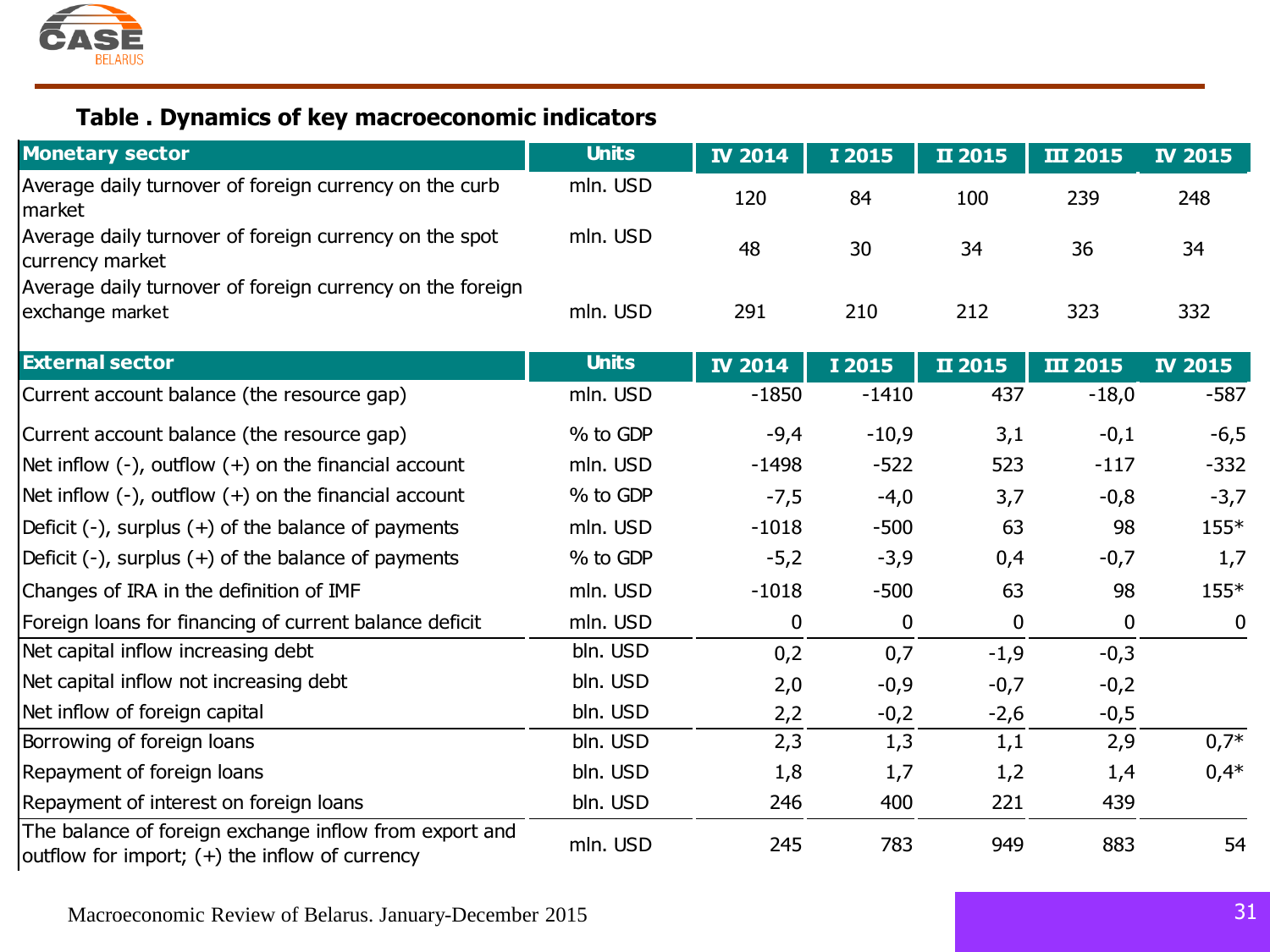

### **Table . Dynamics of key macroeconomic indicators**

| <b>External sector</b>                   | <b>Units</b>  | <b>IV 2014</b> | I 2015 | II 2015 | <b>III 2015</b> | <b>IV 2015</b> |
|------------------------------------------|---------------|----------------|--------|---------|-----------------|----------------|
| Changes of NER of BYR to USD             | $\%$          | 4,0            | 37,0   | $-0,7$  | 11,6            | 8,7            |
| Changes of RER of BYR to USD             | $\%$          | 0,2            | 31,3   | $-1,9$  | 9,5             | 5,4            |
| Changes of NER of BYR to EUR             | $\%$          | $-2,0$         | 23,7   | $-2,8$  | 12,3            | 7,1            |
| Changes of RER of BYR to EUR             | $\%$          | $-4,7$         | 18,1   | $-4,5$  | 10,0            | 4,4            |
| Changes of NER of BYR to RUB             | $\%$          | $-19,9$        | 2,2    | 18,9    | $-6,9$          | 4,0            |
| Changes of RER of BYR to RUB             | $\%$          | $-18,1$        | 4,6    | 17,4    | $-6,9$          | 3,8            |
| Changes of NFA of the National Bank      | mln. USD      | $-2353$        | $-144$ | 354     | $-110$          | $-521$         |
| Changes of NFA of commercial banks       | mln. USD      | 348            | 396    | 374     | 365             | 371            |
| Changes of NFA of the banking system     | mln. USD      | $-2005$        | 252    | 728     | 255             | $-150$         |
| Gross external debt (GED)                | bln. USD, BoP | 40,5           | 40,0   | 38,2    | 37,9            | 38,2           |
| General government external debt (GovED) | bln. USD, BoP | 14,9           | 15,3   | 14,4    | 14,6            | 14,7           |
| GovED in the extended definition         | bln. USD, BoP | 23,2           | 23,2   | 21,8    | 21,8            | 22,3           |
| Net external debt (NED)                  | bln. USD, BoP | 26,6           | 28,4   | 27,5    | 25,6            | 25,3           |
| Short-term GED by residual maturity      | bln. USD, BoP | 11,5           | 11,2   | 10,6    | 9,9             | 9,3            |

\* first two months of the quarter

\*\* estimate

### **Условные обозначения:**

**BoP** – Beginning of Period **QoQ** – Quarter on previous Quarter

**cp** – in comparable prices

**EoP** – End of Period

- **annualized** in annual terms **C/Q** Quarter over comparable Quarter of previous year
	-
	- **rp**  in real (constant) prices
	- **s.a.**  seasonally adjusted

The information in the table is based on official statistics and calculations performed by CASE Belarus.